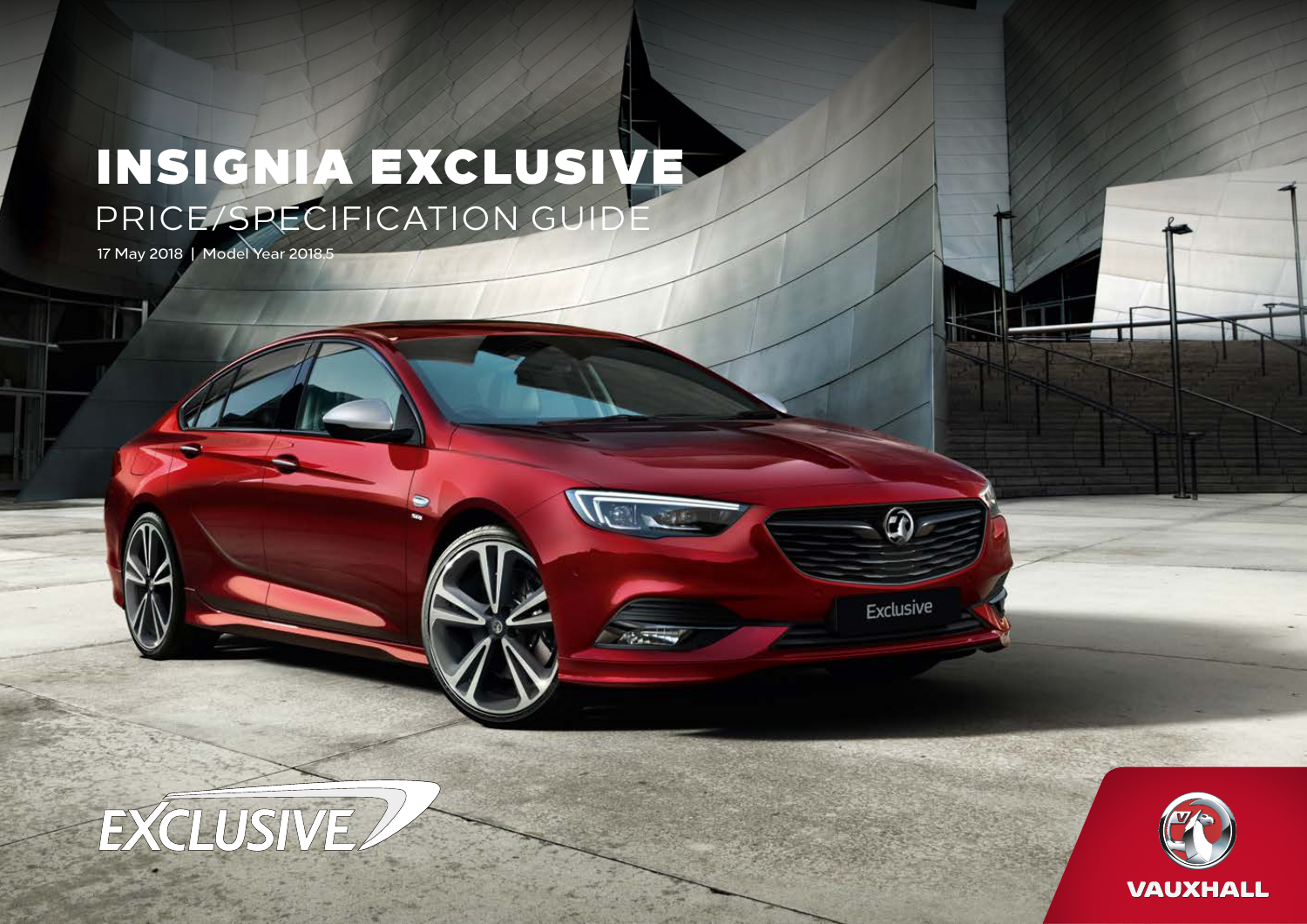# **INSIGNIA SRi VX-LINE NAV**





## **MAKE INSIGNIA EXCLUSIVELY YOURS.**

Imagine being able to personalise the exact finish of your Insignia. Choose an Exclusive model and you can design your Insignia in just the colour you want.

Personalise it from a choice of millions of tones, or even send us a swatch of your favourite colour and we'll match it. See exterior colours pages for further details, visit your local Retailer or log onto vauxhall.co.uk

|        |                                                             |         | <b>Grand Sport</b>             |         | <b>Sports Tourer</b>           |  |  |  |  |
|--------|-------------------------------------------------------------|---------|--------------------------------|---------|--------------------------------|--|--|--|--|
|        |                                                             |         | OTR RRP CO <sub>2</sub> (g/km) |         | OTR RRP CO <sub>2</sub> (g/km) |  |  |  |  |
|        | <b>SRI VX-LINE NAV EXCLUSIVE BLACK - ON-THE-ROAD PRICES</b> |         |                                |         |                                |  |  |  |  |
| Petrol | 1.5 (165PS) Turbo                                           | £25,405 | 136                            | £26,925 | 139                            |  |  |  |  |
| Diesel | 2.0 (170PS) Turbo D BlueInjection                           | £27,075 | 144                            | £28,575 | 148                            |  |  |  |  |
|        | 2.0 (170PS) Turbo D auto BlueInjection                      | £28,675 | 147                            | £30.175 | 150                            |  |  |  |  |
|        | SRI VX-LINE NAV EXCLUSIVE CHROME - ON-THE-ROAD PRICES       |         |                                |         |                                |  |  |  |  |
| Petrol | 1.5 (165PS) Turbo                                           | £25,405 | 136                            | £26,925 | 139                            |  |  |  |  |
| Diesel | 2.0 (170PS) Turbo D BlueInjection                           | £27.075 | 144                            | £28,575 | 148                            |  |  |  |  |
|        | 2.0 (170PS) Turbo D auto BlueInjection                      | £28,675 | 147                            | £30.175 | 150                            |  |  |  |  |

Please note: On-the-road recommended retail prices (RRP) include VAT at 20%, number plates and delivery to Retailer of £700.00 (inc. £116.67 VAT), 12 months' Vehicle Excise Duty and new vehicle first registration fee of £55.00. Excludes fuel and insurance.

# **STANDARD FEATURES**

**Exterior convenience / styling:**

- *Heated windscreen unique on Exclusive models*
- *Rear-view camera unique on Exclusive models*
- VXR Styling Pack
- Sports-style front and rear bumpers
- Side sills
- Rear spoiler (Grand Sport models)
- Visible exhaust tailpipe (excluding Grand Sport 1.5 (165PS) Turbo models)
- Dark-tinted rear windows
- Front and rear parking sensors
- Front fog lights
- Rain-sensitive windscreen wipers

#### **Interior convenience / styling:**

- *Heated front seats unique on Exclusive models*
- Velour floor mats with Exclusive logo
- Sports front seats, driver's AGR
	- Sports pedals
	- Heated, flat-bottom, leather-covered VX-Line steering wheel
	- Dual-zone electronic climate control
	- Steering column adjustable for reach and rake
	- Dark fabric headlining

#### **Infotainment:**

- Navi 900 IntelliLink system
- Fully integrated European sat nav system
- 8-inch colour touchscreen
- Bluetooth® / Apple CarPlay™ / Android Auto™

#### **Safety / security:**

- OnStar • Electronic Stability Programme (ESP)
- Forward collision alert with automatic city emergency braking
- Following distance indicator
- Lane departure warning with lane assist
- Keyless start
- Security alarm system (Thatcham approved, T1)

# **CUSTOMER OFFERS\***

- ✓ **2 Year 0% APR PCP**
- **Flexible PCP (5.9% APR) with £1000 Vauxhall Deposit Contribution on diesel models** ✓
- ✓ **Flexible Personal Lease**

*Please consult your Retailer for details.*

\* = Terms and conditions apply.

# **EXCLUSIVE BLACK FEATURES**

- 18-inch diamond-cut bi-colour alloy wheels
- Gloss black upper window trim
- Gloss black roof rails (Sports Tourer models)
- Gloss black front grille bar and grille surround
	- Gloss black front fog light bezels
	- Gloss black door mirror housings
	- Gloss black Exclusive badge
	- Velour floor mats with Exclusive logo
	- Dark silver Agate facia and door panel inserts
	- Insignia name and engine badges deleted from tailgate

## **EXCLUSIVE CHROME FEATURES**

- 18-inch diamond-cut bi-colour alloy wheels
- Chrome-effect Exclusive badge
- Chrome-effect inserts on door handles
- Velour floor mats with Exclusive logo
- Dark silver Agate facia and door panel inserts • Insignia name and engine badges deleted from
	- tailgate

### **EXCLUSIVE OPTIONS**

- Choice of unique exterior colours or Personalised
- Choice of unique alloy wheels
- Choice of unique interior trims including Premium nappa leather
- Brushed alloy-effect door mirror housings
- Carbon fibre-effect door mirror housings
- Dark metallic Hexagon facia and door panel inserts

# **CO2** ✓ **emissions from 136g/km**

From 28% tax band\*\*

 $**$  = 2018/19 tax year.

*Please see www.vauxhall.co.uk/fleet for details.*

**COMPANY CAR INFORMATION**

✓ **P11D price starting at £25,145**

From £118 monthly BiK tax\*\*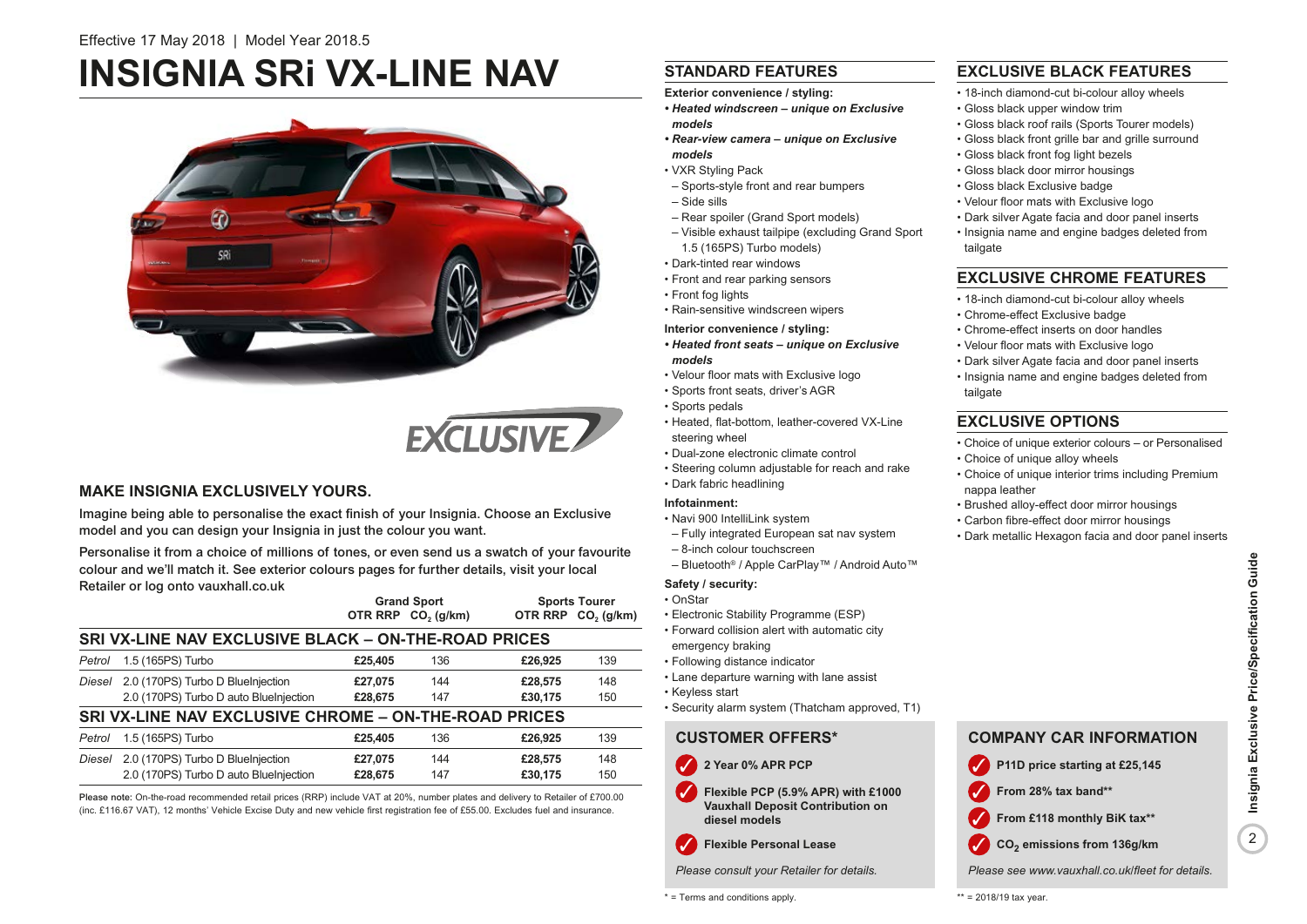# **INSIGNIA ELITE NAV**





# **MAKE INSIGNIA EXCLUSIVELY YOURS.**

Imagine being able to personalise the exact finish of your Insignia. Choose an Exclusive model and you can design your Insignia in just the colour you want.

Personalise it from a choice of millions of tones, or even send us a swatch of your favourite colour and we'll match it. See exterior colours pages for further details, visit your local Retailer or log onto vauxhall.co.uk

|        |                                                 |         | <b>Grand Sport</b><br>OTR RRP CO <sub>2</sub> (g/km) |         | <b>Sports Tourer</b><br>OTR RRP CO <sub>2</sub> (g/km) |
|--------|-------------------------------------------------|---------|------------------------------------------------------|---------|--------------------------------------------------------|
|        | ELITE NAV EXCLUSIVE BLACK - ON-THE-ROAD PRICES  |         |                                                      |         |                                                        |
| Petrol | 1.5 (165PS) Turbo                               | £26,355 | 136                                                  | £27,875 | 139                                                    |
| Diesel | 2.0 (170PS) Turbo D BlueInjection               | £28,025 | 144                                                  | £29,525 | 148                                                    |
|        | 2.0 (170PS) Turbo D auto BlueInjection          | £29.625 | 147                                                  | £31.125 | 150                                                    |
|        | ELITE NAV EXCLUSIVE CHROME - ON-THE-ROAD PRICES |         |                                                      |         |                                                        |
| Petrol | 1.5 (165PS) Turbo                               | £26,355 | 136                                                  | £27,875 | 139                                                    |
| Diesel | 2.0 (170PS) Turbo D BlueInjection               | £28,025 | 144                                                  | £29,525 | 148                                                    |
|        | 2.0 (170PS) Turbo D auto BlueInjection          | £29,625 | 147                                                  | £31.125 | 150                                                    |

Please note: On-the-road recommended retail prices (RRP) include VAT at 20%, number plates and delivery to Retailer of £700.00 (inc. £116.67 VAT), 12 months' Vehicle Excise Duty and new vehicle first registration fee of £55.00. Excludes fuel and insurance.

# **STANDARD FEATURES**

#### **Exterior convenience / styling:**

- *Heated windscreen unique on Exclusive models*
- *Rear-view camera unique on Exclusive models*
- IntelliLux LED® matrix headlights
- Front fog lights
- Rain-sensitive windscreen wipers
- Front and rear parking sensors
- Dark-tinted rear windows

### **Interior convenience / styling:**

- *Heated, flat-bottom, leather-covered VX-Line steering wheel – unique on Exclusive models*
- Leather seat facings
- Heated front seats
- Heated outer rear seats (All Sports Tourer models)
- Dual-zone electronic climate control
- Driver's seat tilt and lumbar adjustment
- 8-inch colour information display
- Dark silver Agate facia and door panel inserts

#### **Infotainment:**

- Navi 900 IntelliLink system
- Fully integrated European sat nav system
- 8-inch colour touchscreen
- Bluetooth® / Apple CarPlay™ / Android Auto™

#### **Safety / security:**

- OnStar
- Electronic Stability Programme (ESP)
- Forward collision alert with automatic
- city emergency braking
- Following distance indicator
- Lane departure warning with lane assist
- Keyless start
- Security alarm system
- (Thatcham approved, T1)

# **CUSTOMER OFFERS\*** ✓ **2 Year 0% APR PCP**

- **Flexible PCP (5.9% APR) with £1000 Vauxhall Deposit Contribution on diesel models** ✓
- ✓ **Flexible Personal Lease**

*Please consult your Retailer for details.*

#### \* = Terms and conditions apply.

## **EXCLUSIVE BLACK FEATURES**

- 18-inch diamond-cut bi-colour alloy wheels
- Gloss black upper window trim
- Gloss black roof rails (Sports Tourer models)
- Gloss black front grille bar and grille surround
- Gloss black front fog light bezels
- Gloss black door mirror housings
	- Gloss black Exclusive badge
	- Body-colour door handles
	- Velour floor mats with Exclusive logo
	- Insignia name and engine badges deleted from tailgate

### **EXCLUSIVE CHROME FEATURES**

- 18-inch diamond-cut bi-colour alloy wheels
- Chrome-effect Exclusive badge
- Velour floor mats with Exclusive logo
- Insignia name and engine badges deleted from tailgate

## **EXCLUSIVE OPTIONS**

- Choice of unique exterior colours or Personalised
- Choice of unique alloy wheels
- Choice of unique interior trims including premium nappa leather
- Dark fabric headlining
- Dark metallic Hexagon facia and door panel inserts
- Brushed alloy-effect door mirror housings

**COMPANY CAR INFORMATION**

✓ **P11D price starting at £26,095**

From £122 monthly BiK tax\*\* **CO2** ✓ **emissions from 136g/km**

✓ **From 28% tax band\*\***

• Carbon fibre-effect door mirror housings

# *Please see www.vauxhall.co.uk/fleet for details.*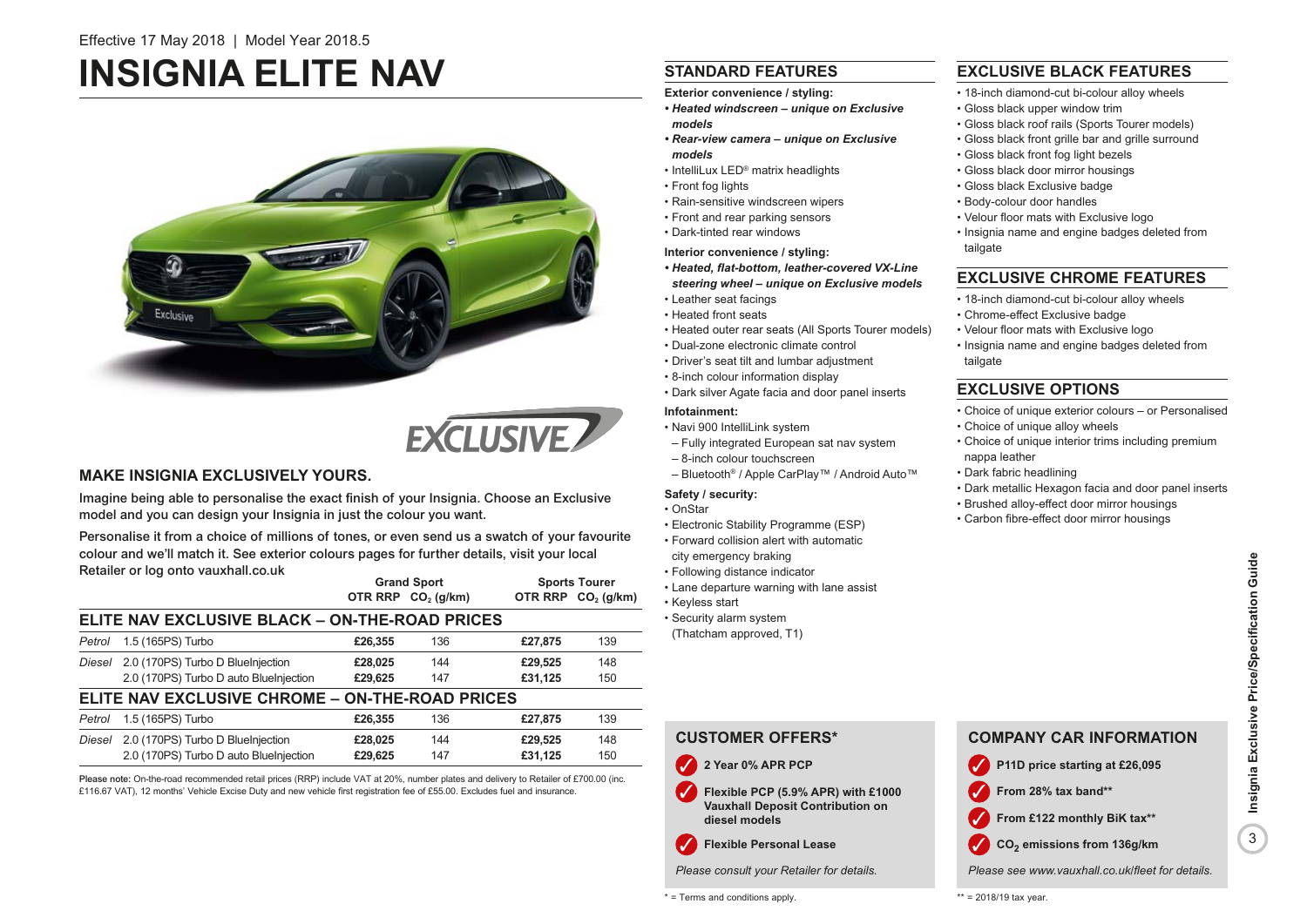# **INSIGNIA EXCLUSIVE** PRICES

| <b>Model</b><br><b>Grand Sport</b>      | <b>Price</b><br>(E) | <b>VAT</b><br>(E) | Total<br>(E) | On-the-road<br>RRP (£) | CO <sub>2</sub><br>(g/km) | Model<br><b>Sports Tourer</b>           | Price<br>(£) | VAT<br>(E) | Total<br>(£) | On-the-road<br>RRP(E) | CO <sub>2</sub><br>(g/km) |
|-----------------------------------------|---------------------|-------------------|--------------|------------------------|---------------------------|-----------------------------------------|--------------|------------|--------------|-----------------------|---------------------------|
| <b>SRI VX-LINE NAV EXCLUSIVE BLACK</b>  |                     |                   |              |                        |                           | <b>SRI VX-LINE NAV EXCLUSIVE BLACK</b>  |              |            |              |                       |                           |
| 1.5 (165PS) Turbo<br>Diesel             | 20370.83            | 4074.17           | 24445.00     | 25405.00               | 136                       | 1.5 (165PS) Turbo<br>Diesel             | 21637.50     | 4327.50    | 25965.00     | 26925.00              | 139                       |
| 2.0 (170PS) Turbo D BlueInjection*      | 21504.16            | 4300.84           | 25805.00     | 27075.00               | 144                       | 2.0 (170PS) Turbo D BlueInjection*      | 22754.16     | 4550.84    | 27305.00     | 28575.00              | 148                       |
| 2.0 (170PS) Turbo D auto BlueInjection* | 22837.50            | 4567.50           | 27405.00     | 28675.00               | 147                       | 2.0 (170PS) Turbo D auto BlueInjection* | 24087.50     | 4817.50    | 28905.00     | 30175.00              | 150                       |
| <b>SRI VX-LINE NAV EXCLUSIVE CHROME</b> |                     |                   |              |                        |                           | <b>SRI VX-LINE NAV EXCLUSIVE CHROME</b> |              |            |              |                       |                           |
| 1.5 (165PS) Turbo<br>Diesel             | 20370.83            | 4074.17           | 24445.00     | 25405.00               | 136                       | 1.5 (165PS) Turbo<br>Diesel             | 21637.50     | 4327.50    | 25965.00     | 26925.00              | 139                       |
| 2.0 (170PS) Turbo D BlueInjection*      | 21504.16            | 4300.84           | 25805.00     | 27075.00               | 144                       | 2.0 (170PS) Turbo D BlueInjection*      | 22754.16     | 4550.84    | 27305.00     | 28575.00              | 148                       |
| 2.0 (170PS) Turbo D auto BlueInjection* | 22837.50            | 4567.50           | 27405.00     | 28675.00               | 147                       | 2.0 (170PS) Turbo D auto BlueInjection* | 24087.50     | 4817.50    | 28905.00     | 30175.00              | 150                       |
| <b>ELITE NAV EXCLUSIVE BLACK</b>        |                     |                   |              |                        |                           | <b>ELITE NAV EXCLUSIVE BLACK</b>        |              |            |              |                       |                           |
| 1.5 (165PS) Turbo<br>Diesel             | 21162.50            | 4232.50           | 25395.00     | 26355.00               | 136                       | 1.5 (165PS) Turbo<br>Diesel             | 22429.16     | 4485.84    | 26915.00     | 27875.00              | 139                       |
| 2.0 (170PS) Turbo D BlueInjection*      | 22295.83            | 4459.17           | 26755.00     | 28025.00               | 144                       | 2.0 (170PS) Turbo D BlueInjection*      | 23545.83     | 4709.17    | 28255.00     | 29525.00              | 148                       |
| 2.0 (170PS) Turbo D auto BlueInjection* | 23629.16            | 4725.84           | 28355.00     | 29625.00               | 147                       | 2.0 (170PS) Turbo D auto BlueInjection* | 24879.16     | 4975.84    | 29855.00     | 31125.00              | 150                       |
| <b>ELITE NAV EXCLUSIVE CHROME</b>       |                     |                   |              |                        |                           | <b>ELITE NAV EXCLUSIVE CHROME</b>       |              |            |              |                       |                           |
| 1.5 (165PS) Turbo<br>Diesel             | 21162.50            | 4232.50           | 25395.00     | 26355.00               | 136                       | 1.5 (165PS) Turbo<br>Diesel             | 22429.16     | 4485.84    | 26915.00     | 27875.00              | 139                       |
| 2.0 (170PS) Turbo D BlueInjection*      | 22295.83            | 4459.17           | 26755.00     | 28025.00               | 144                       | 2.0 (170PS) Turbo D BlueInjection*      | 23545.83     | 4709.17    | 28255.00     | 29525.00              | 148                       |
| 2.0 (170PS) Turbo D auto BlueInjection* | 23629.16            | 4725.84           | 28355.00     | 29625.00               | 147                       | 2.0 (170PS) Turbo D auto BlueInjection* | 24879.16     | 4975.84    | 29855.00     | 31125.00              | 150                       |

Please note: On-the-road recommended retail prices (RRP) include number plates and delivery to Retailer of £700.00 (inc. £116.67

VAT) 12 months' Vehicle Excise Duty and new vehicle first registration fee of £55.00. Excludes fuel and insurance.

\* = Please note: Vehicles with BlueInjection technology will need regular AdBlue® top-ups also between servicing requirements. An indicator integrated into the on-board computer will warn you when you need to top up. More information under www.vauxhall.co.uk/discover-vauxhall/technology/adblue.html

In accordance with regulations R (EC) No. 715/2007 and R (EC) No. 692/2008 (in the versions respectively applicable).

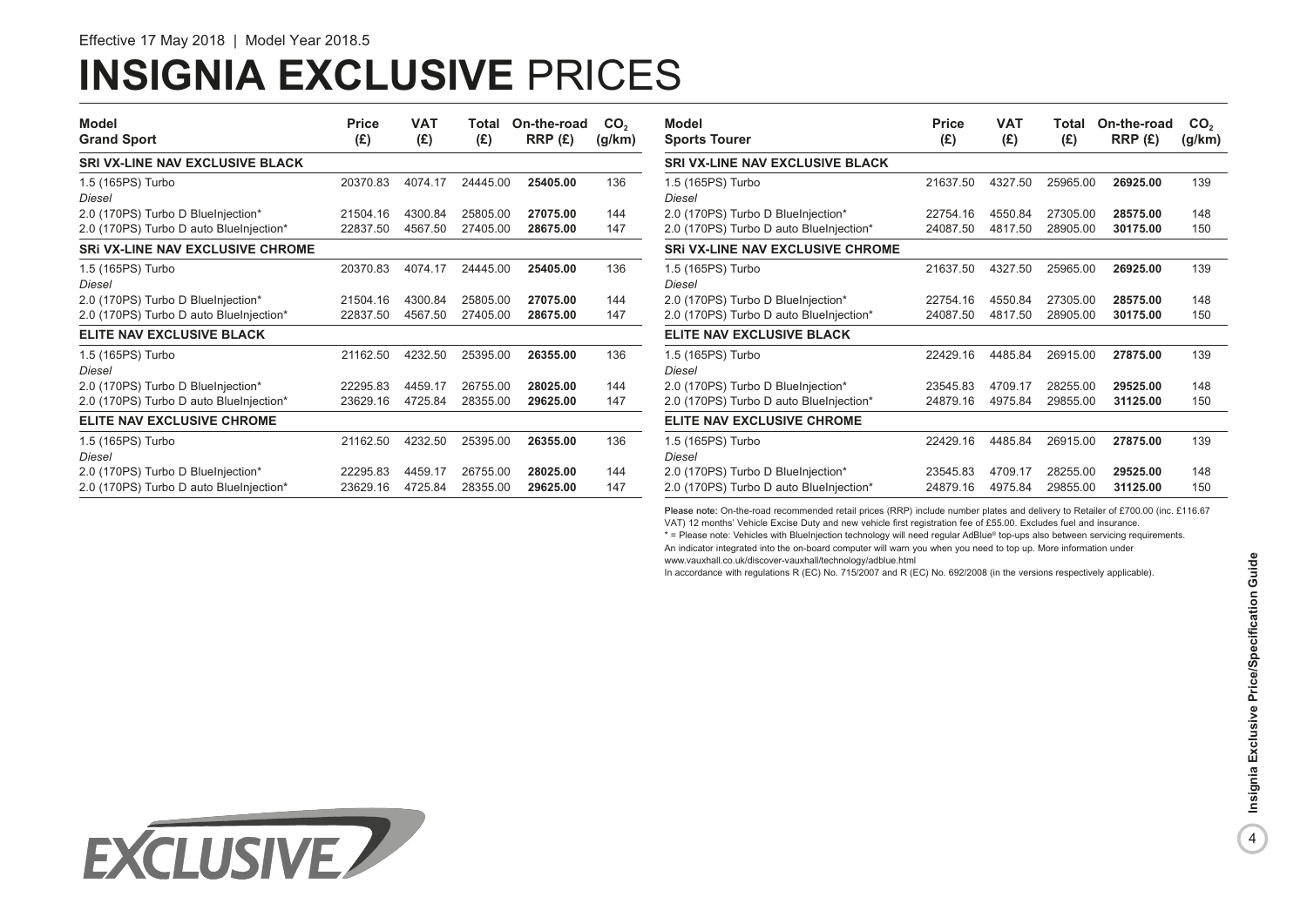| <b>DRIVER INFORMATION</b>                                                                                                                                                                                                                                                                                                                                                                                                                                                                                                                                                                                                                                                           | <b>Lynde</b><br><b>SRIA</b> |   | Price (£)<br>exc. VAT | Total $(E)$<br>inc. VAT |
|-------------------------------------------------------------------------------------------------------------------------------------------------------------------------------------------------------------------------------------------------------------------------------------------------------------------------------------------------------------------------------------------------------------------------------------------------------------------------------------------------------------------------------------------------------------------------------------------------------------------------------------------------------------------------------------|-----------------------------|---|-----------------------|-------------------------|
| 8-inch colour display incorporating speedometer and supplementary audio, phone and navigation information                                                                                                                                                                                                                                                                                                                                                                                                                                                                                                                                                                           |                             |   | 345.83                | 415.00                  |
| Head-up display (only available in conjunction with 8-inch colour display)<br>Projects key information onto the windscreen so that the driver's eyes remain on the road at all times.<br>The display is adjustable for height and brightness.<br>Displays: • Navigation directions • Audio and phone information • Speedometer • Rev counter<br>. Selected gear and gear shift indicator . Set speed of cruise control and speed limiter . Forward collision alert<br>• Following distance indicator gap adjustment • Lane assist and lane departure warning • Pedestrian alert<br>Please note: The red LEDs of the forward collision alert system are replaced by a warning symbol |                             | Ο | 241.67                | 290.00                  |

# *DRIVER ASSISTANCE*

| FlexRide (available at extra cost on 2.0 (170PS) Turbo D)<br>Enables the driver to choose from three distinct driving modes - Normal (default setting), Sport or Tour.<br>• Facia mounted Sport and Tour switches                                                                                                                                                                                                                                                                                             |  | 708.33<br>850.00 |
|---------------------------------------------------------------------------------------------------------------------------------------------------------------------------------------------------------------------------------------------------------------------------------------------------------------------------------------------------------------------------------------------------------------------------------------------------------------------------------------------------------------|--|------------------|
| Driving Assistance Pack Two – Automatic cruise control incorporating automatic brake intervention<br>Automatic cruise control adjusts the vehicle's speed to maintain a time distance to the preceding vehicle, up to the speed that you have set.<br>On models with automatic transmission the 'Stop and Go' function will bring the vehicle to a complete stop and then set off again as the traffic<br>ahead moves away. Automatic brake intervention is active at all speeds above walking pace (2.5mph). |  | 475.00<br>570.00 |
| Front and rear parking distance sensors<br>. Audible warning . Distance warning graphic shown in driver information display<br>Easier parking                                                                                                                                                                                                                                                                                                                                                                 |  |                  |

 $\bullet$  = Standard equipment.  $\bigcirc$  = Optional at extra cost.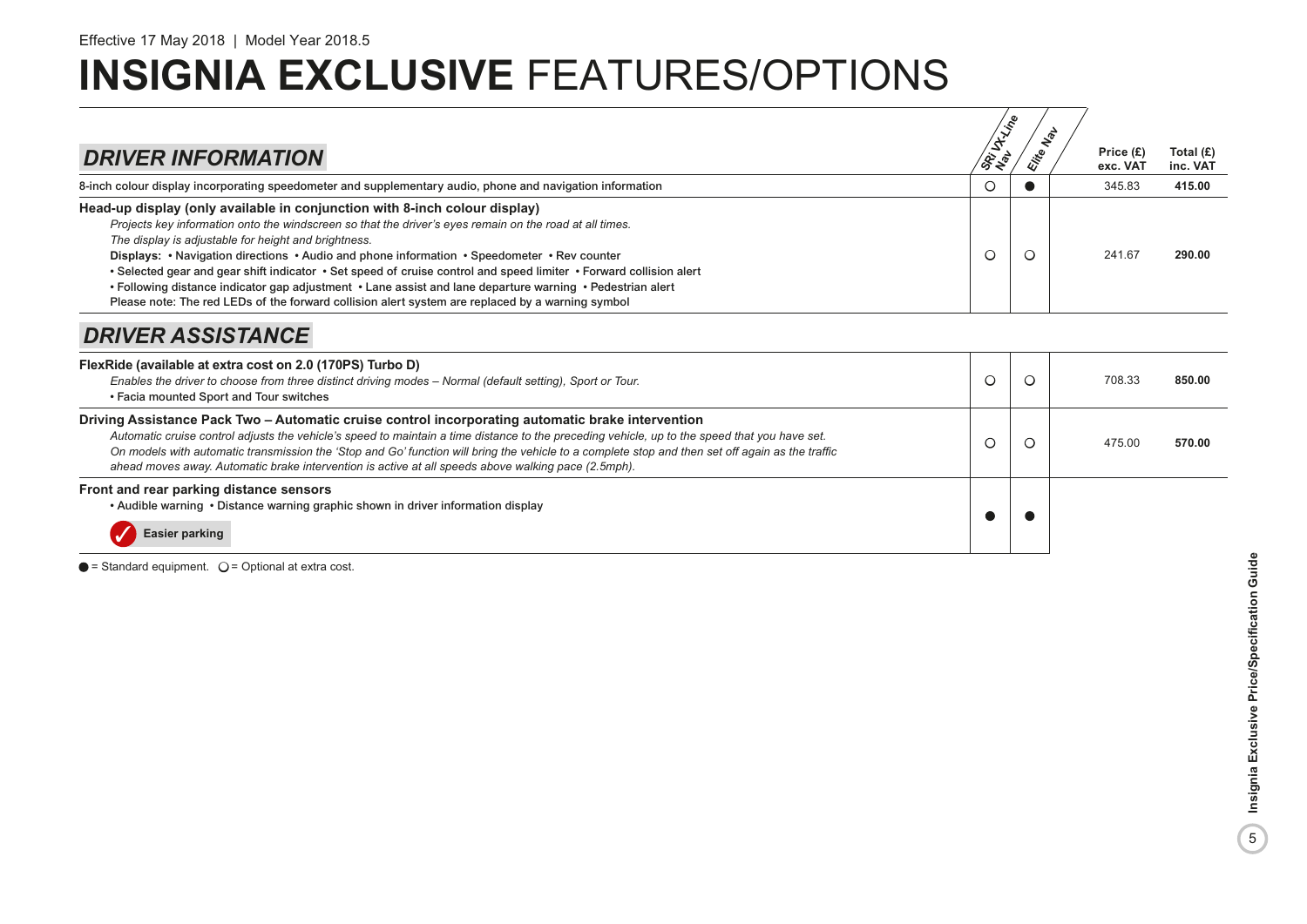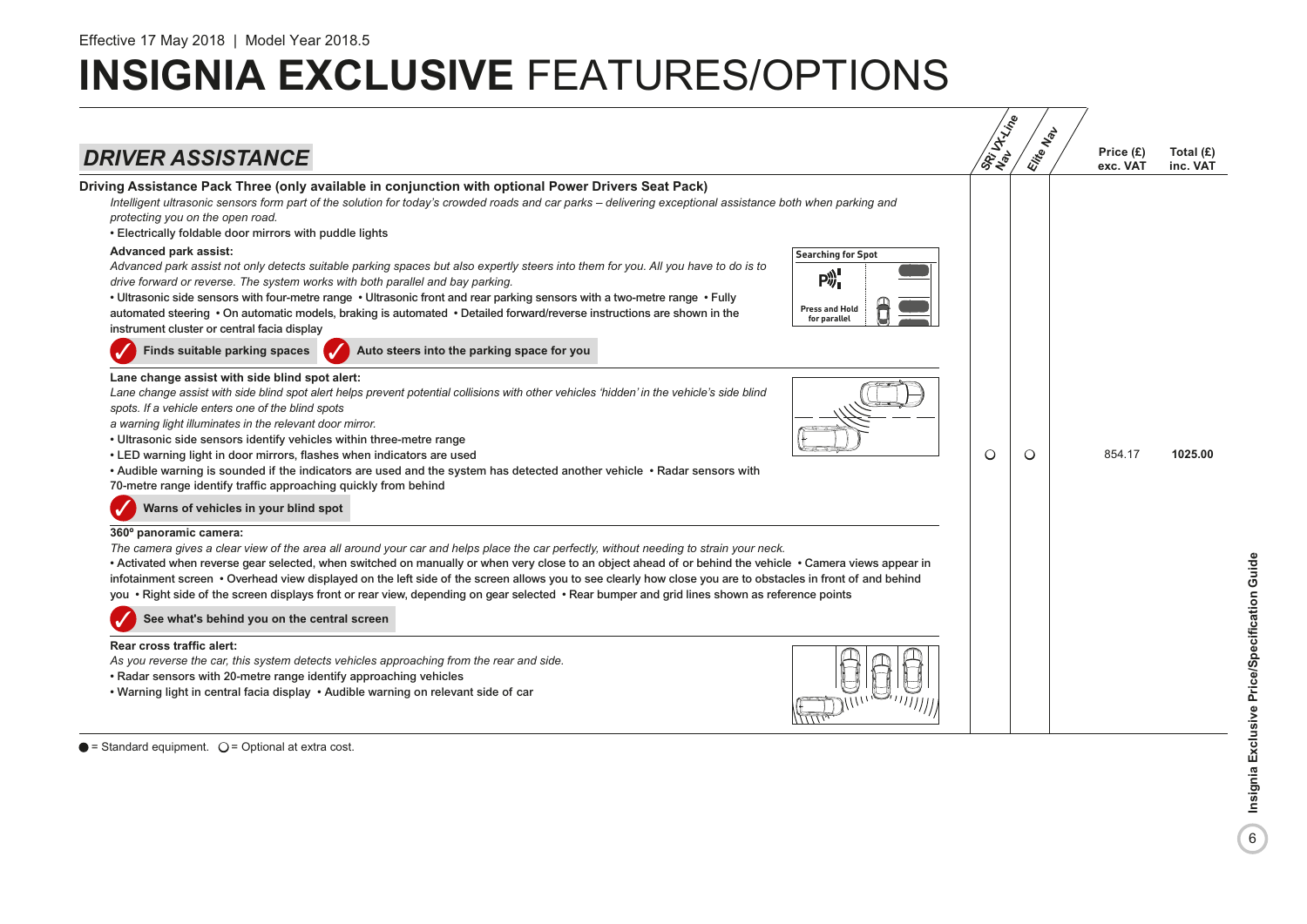

 $\bullet$  = Standard equipment.  $\circ$  = Optional at extra cost.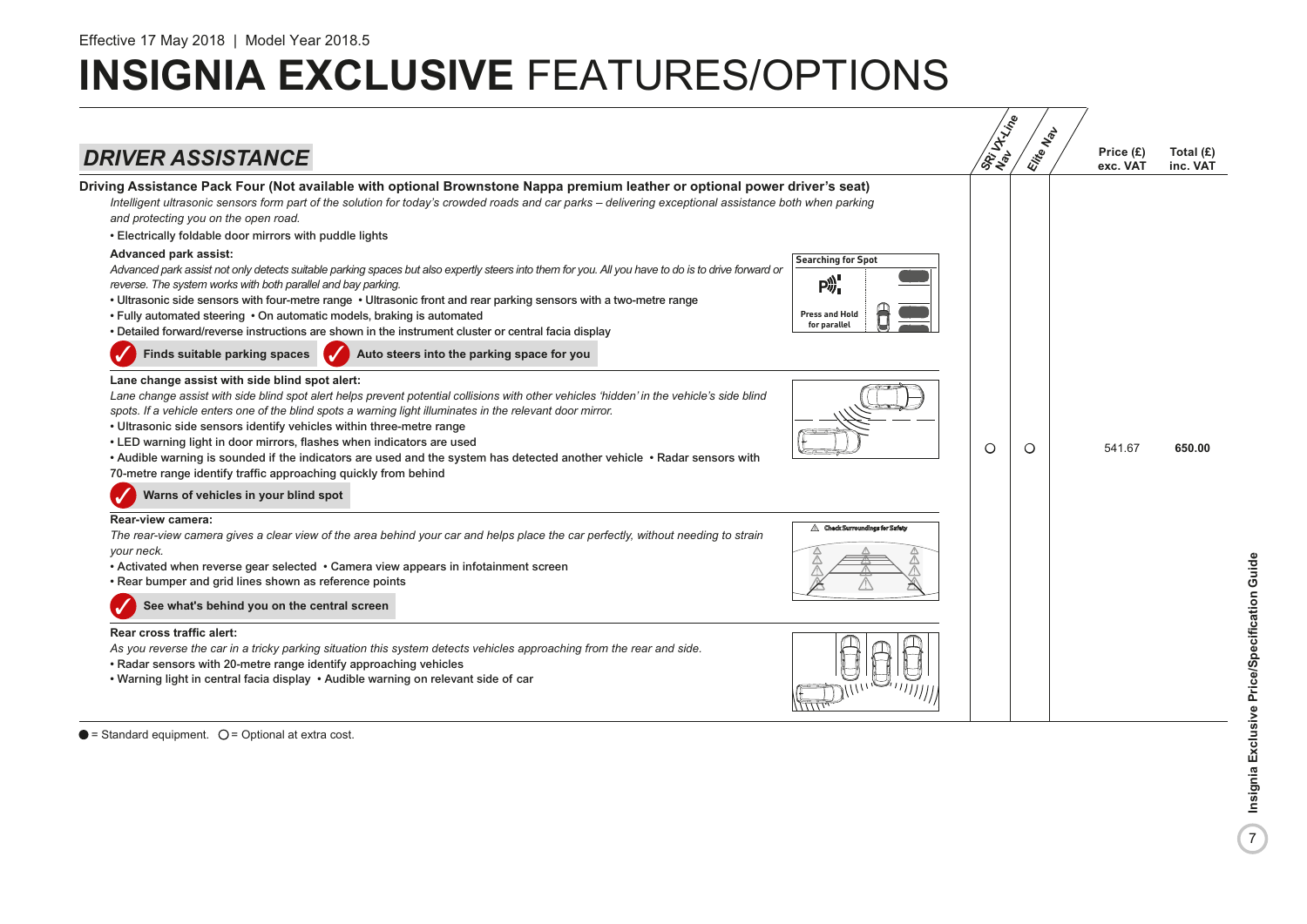| <b>INTERIOR STYLING</b>                                                                                                                                                                                                                                                                                                                                                                                                                                                                                                                            | SRi H-Xine | Hal<br>Eife | Price (£)<br>exc. VAT | Total $(E)$<br>inc. VAT |
|----------------------------------------------------------------------------------------------------------------------------------------------------------------------------------------------------------------------------------------------------------------------------------------------------------------------------------------------------------------------------------------------------------------------------------------------------------------------------------------------------------------------------------------------------|------------|-------------|-----------------------|-------------------------|
| Dark fabric headlining - Unique to Exclusive models.                                                                                                                                                                                                                                                                                                                                                                                                                                                                                               | $\bullet$  | $\circ$     | 166.67                | 200.00                  |
| Dark metallic Hexagon facia and door panel inserts - Unique to Exclusive models.                                                                                                                                                                                                                                                                                                                                                                                                                                                                   | $\circ$    | $\circ$     | 100.00                | 120.00                  |
| <b>SEATING AND COMFORT</b>                                                                                                                                                                                                                                                                                                                                                                                                                                                                                                                         |            |             |                       |                         |
| <b>Comfort front seats</b><br>Driver's seat (16-way adjustable):<br>• Height • Reach • Tilt • Backrest • Lumbar adjustment (four-way electrical) • Head restraint (four-way)<br>Front passenger's seat (10-way adjustable):<br>• Height • Reach • Backrest • Head restraint (four-way)                                                                                                                                                                                                                                                             |            |             |                       |                         |
| • Heated outer rear seats (Sports Tourer models)                                                                                                                                                                                                                                                                                                                                                                                                                                                                                                   |            | $\bullet$   |                       |                         |
| Seat trim:<br>• Black Siena leather seat trim inserts • Black Morrocana side bolsters                                                                                                                                                                                                                                                                                                                                                                                                                                                              |            |             |                       |                         |
| • Shale Siena leather seat trim inserts • Shale Morrocana side bolsters                                                                                                                                                                                                                                                                                                                                                                                                                                                                            |            | $\circ$     | 83.33                 | 100.00                  |
| Ergonomic driver's sports-style seat (AGR-approved*) with sports-style front passenger seat<br>Driver's seat (18-way adjustable):<br>• Height • Reach • Tilt • Backrest • Seat cushion extension • Lumbar adjustment (four-way electrical) • Head restraint (four-way)<br>Front passenger's seat (eight-way adjustable):<br>• Reach • Backrest • Head restraint (four-way)                                                                                                                                                                         |            |             |                       |                         |
| Seat trim:<br>• Monita fabric seat trim inserts • Black Morrocana side bolsters                                                                                                                                                                                                                                                                                                                                                                                                                                                                    | $\bullet$  |             |                       |                         |
| Ergonomic sports-style front seats (AGR-approved*)<br>Driver's and front passenger's seat (18-way adjustable):<br>· Height · Reach · Tilt · Backrest · Seat cushion extension · Lumbar adjustment (four-way electrical) · Head restraint (four-way)<br>• Heated outer rear seats • FlexFold 40/20/40 split-folding rear seat back                                                                                                                                                                                                                  |            |             |                       |                         |
| Seat trim:                                                                                                                                                                                                                                                                                                                                                                                                                                                                                                                                         | O          |             | 962.50                | 1155.00                 |
| • Black Siena perforated leather seat trim inserts • Black Morrocana side bolsters                                                                                                                                                                                                                                                                                                                                                                                                                                                                 |            | $\circ$     | 354.17                | 425.00                  |
| • Shale Siena perforated leather seat trim inserts • Shale Morrocana side bolsters                                                                                                                                                                                                                                                                                                                                                                                                                                                                 | O          |             | 1045.83               | 1255.00                 |
|                                                                                                                                                                                                                                                                                                                                                                                                                                                                                                                                                    |            | $\circ$     | 354.17                | 425.00                  |
| Power driver's seat (only available in conjunction with leather Ergonomic sports-style front seats. Not available with optional Driving<br><b>Assistance Pack Four)</b><br>The following features are electrically adjustable:<br>• Height • Reach • Tilt • Backrest • Lumbar adjustment • Massage functions<br>• Pneumatically adjustable backrest side bolsters • Driver's seat memory function, including door mirrors<br>• Active ventilation for driver's and front passenger's seats • Electrically foldable door mirrors with puddle lights | O          | $\circ$     | 508.33                | 610.00                  |
| Power driver's seat (only available on models with cloth trim. Not available with optional Driving Assistance Pack Four)<br>The following features are electrically adjustable:<br>• Height • Reach • Tilt • Backrest • Lumbar adjustment • Massage functions<br>· Pneumatically adjustable backrest side bolsters · Driver's seat memory function, including door mirrors<br>• Electrically foldable door mirrors with puddle lights                                                                                                              | O          |             | 425.00                | 510.00                  |

● = Standard equipment. ○ = Optional at extra cost. \* = AGR (The Campaign for Healthier Backs) is an independent centre of excellence for ergonomics, based in Germany.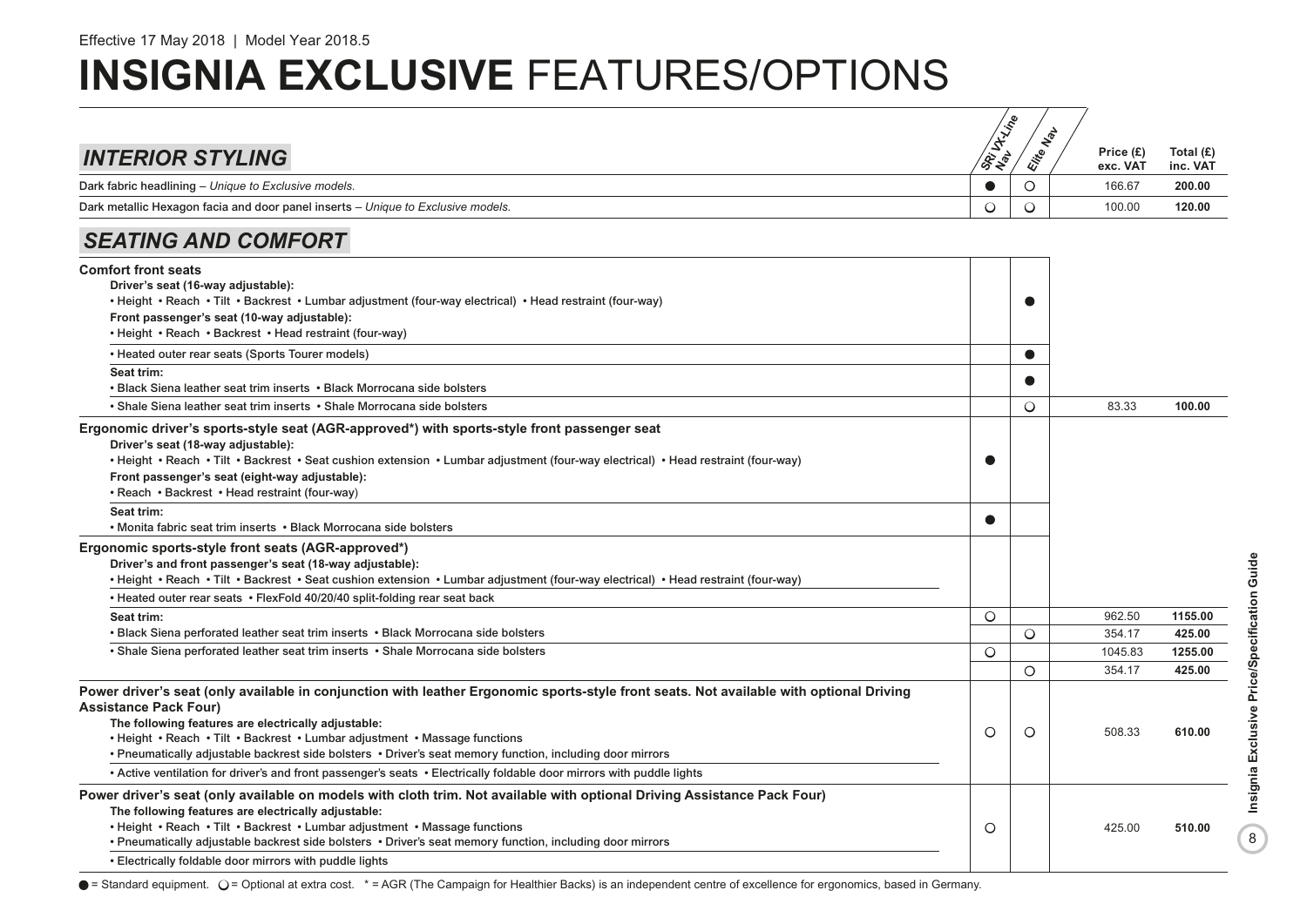| <b>SEATING AND COMFORT</b>                                                                                                                                                                                                                                                                                                                                                                                                                                                                                                                                                                                                                                                                                                                                                                                                                                                                                                                                                                                                                                                                                                                                                                          | SRI LIVING |   | Price $(E)$<br>exc. VAT | Total $(E)$<br>inc. VAT |
|-----------------------------------------------------------------------------------------------------------------------------------------------------------------------------------------------------------------------------------------------------------------------------------------------------------------------------------------------------------------------------------------------------------------------------------------------------------------------------------------------------------------------------------------------------------------------------------------------------------------------------------------------------------------------------------------------------------------------------------------------------------------------------------------------------------------------------------------------------------------------------------------------------------------------------------------------------------------------------------------------------------------------------------------------------------------------------------------------------------------------------------------------------------------------------------------------------|------------|---|-------------------------|-------------------------|
| Brownstone Nappa premium leather with ergonomic sports-style front seats (AGR-approved*) and power driver's seat<br>(not available with Driving Assistance Pack Four) – Unique to Exclusive models.<br>Driver's seat (18-way adjustable):<br>• Height (electrical) • Reach (electrical) • Tilt (electrical) • Backrest (electrical) • Seat cushion extension<br>• Lumbar adjustment (four-way electrical) • Head restraint (four-way) • Massage function via three air cushions<br>• Active ventilation backrest / seat cushion • Pneumatically adjustable backrest side bolsters<br>Front passenger's seat (18-way adjustable):<br>. Height . Reach . Tilt . Backrest . Seat cushion extension<br>• Lumbar adjustment (four-way electrical) • Head restraint (four-way) • Active ventilation backrest / seat cushion<br>Seat trim:<br>• Brownstone Nappa premium perforated leather seat trim inserts • Brownstone Nappa premium leather side bolsters<br>• Leather-trimmed head restraints<br><b>Centre armrest:</b><br>• Brownstone leather-trimmed<br>• Heated outer rear seats • FlexFold 40/20/40 split-folding rear seat back<br>Pedals: • Sports, alloy-effect<br>Headlining: • Dark fabric |            | Ο | 2558.33                 | 3070.00                 |

# *INFOTAINMENT*

| Bose® Premium Sound System (Not available in conjunction with optional emergency spare wheel)<br>• 4x45w channels • Bose® digital amplifier with six channels of customised equalisation • 7 premium speakers • Subwoofer |     |                              | 500.00<br>600.00 |  |
|---------------------------------------------------------------------------------------------------------------------------------------------------------------------------------------------------------------------------|-----|------------------------------|------------------|--|
| Wireless charger for mobile devices (Maximum device dimensions 75.7 x 23.6mm. Not suitable for iPhone 8, 8 plus, iPhone X & Samsung Galaxy S8, S8 plus models)                                                            | Ο   |                              | 133.33<br>160.00 |  |
| OnStar <sup>1</sup>                                                                                                                                                                                                       |     |                              |                  |  |
| OnStar – delete standard-fit – Please note, cannot be deleted retrospectively and must be selected at time of ordering.                                                                                                   | N/C | N/C<br><b>No-cost option</b> |                  |  |
| <b>INTERIOR CONVENIENCE</b>                                                                                                                                                                                               |     |                              |                  |  |
| FlexOrganiser® Pack (Sports Tourer models)<br>• Four side rails • 3D storage net • Side net pocket • Four side rail hooks                                                                                                 |     |                              | 120.00<br>100.00 |  |

 $\bullet$  = Standard equipment.  $\bigcirc$  = Optional at extra cost. N/C = No-cost option.

All OnStar services and Wi-Fi services will cease to be available on 31 December 2020. No trial or paid subscriptions or services, including emergency response services, will be available after that date.

\* = AGR (The Campaign for Healthier Backs) is an independent centre of excellence for ergonomics, based in Germany.

1 = Includes 12 months of OnStar services from date of first registration and a 3 month/3 GB Wi-Fi free trial period (whichever comes first) effective from the date the customer accepts the nominated network operator Wi-Fi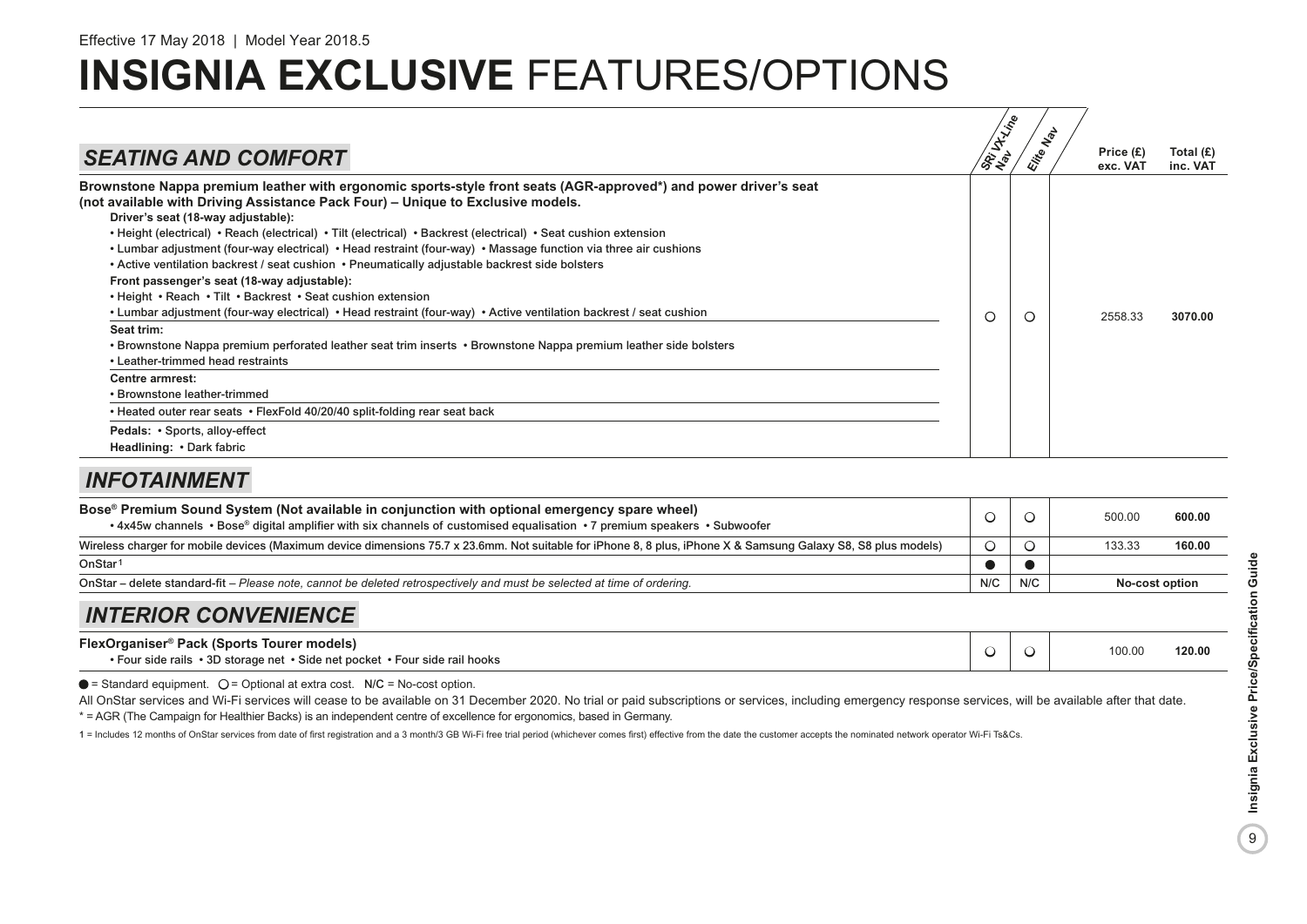| <b>EXTERIOR LIGHTING</b>                                                                                                                                                                                                                                                                                                                                                                                                                                                                                                                                                                                                                                                                                                                                                                                                                                                                                                                                                                                                                                                                                                                                                                                                                                                                                                                                                                                                                                                                                                                                                                                                                                                                                                                                                                                                                                                                                                                                                                                                                                                                                                                                                                                                                                                                                                                                                        | SRI HIVING | $\psi$<br>Elite | Price (£)<br>exc. VAT | Total $(E)$<br>inc. VAT |
|---------------------------------------------------------------------------------------------------------------------------------------------------------------------------------------------------------------------------------------------------------------------------------------------------------------------------------------------------------------------------------------------------------------------------------------------------------------------------------------------------------------------------------------------------------------------------------------------------------------------------------------------------------------------------------------------------------------------------------------------------------------------------------------------------------------------------------------------------------------------------------------------------------------------------------------------------------------------------------------------------------------------------------------------------------------------------------------------------------------------------------------------------------------------------------------------------------------------------------------------------------------------------------------------------------------------------------------------------------------------------------------------------------------------------------------------------------------------------------------------------------------------------------------------------------------------------------------------------------------------------------------------------------------------------------------------------------------------------------------------------------------------------------------------------------------------------------------------------------------------------------------------------------------------------------------------------------------------------------------------------------------------------------------------------------------------------------------------------------------------------------------------------------------------------------------------------------------------------------------------------------------------------------------------------------------------------------------------------------------------------------|------------|-----------------|-----------------------|-------------------------|
| IntelliLux LED <sup>®</sup> Matrix headlights<br>IntelliLux LED® Matrix headlights work with the standard Driving Assistance Pack One incorporating front camera system, to<br>provide outstanding lighting performance and enhanced safety. Each headlight features a matrix of 16 individual LED lights.<br>These lights replace both the dipped beam and main beam functions. Each LED illuminates a separate part of the road ahead<br>meaning that by automatically switching lights on and off, illumination is varied to suit traffic and road conditions.<br>The IntelliLux system calculates which LED lights are activated and deactivated using additional data such as ambient light<br>conditions, vehicle speed, steering angle and when the indicators are used. For example, when the front camera system detects<br>an oncoming vehicle, the individual LED lights that would dazzle the oncoming driver are automatically switched off and then<br>switched back on once the vehicle has passed. All other areas remain fully illuminated.<br>Every type of driving environment has been considered:<br><b>Urban light:</b> With street lighting and speeds up to 34mph, the system automatically enhances the dipped beam function.<br>Highway light: The system recognises when the car is on a dual carriageway or motorway. At higher speeds the light distribution on the right is reduced to<br>minimise glare from the crash barriers whilst the left-side beam is lengthened.<br>Country light: As speeds increase, so does the lighting's performance, illuminating the nearside of the road.<br>Static Cornering light: At lower speeds corners and bends are illuminated to match steering inputs.<br>Parking light: When reversing, additional side-facing lights are activated in the headlights.<br>Tourist mode: The lighting pattern can be adjusted when travelling abroad.<br>Energy saving mode: The IntelliLux LED® Matrix system goes into energy saving mode when the engine is automatically stopped.<br>. Dipped beam, main beam and dynamic lighting: 32 electronically controlled LED lights (16 per headlight)<br>• Intelligent main beam control • Automatic headlight levelling<br>Smart headlights automatically adjust the shape of high beam<br>No need to switch between high and low beam<br>High beam is always glare free | Ω          |                 | 1079.17               | 1295.00                 |

 $\bullet$  = Standard equipment.  $\bigcirc$  = Optional at extra cost.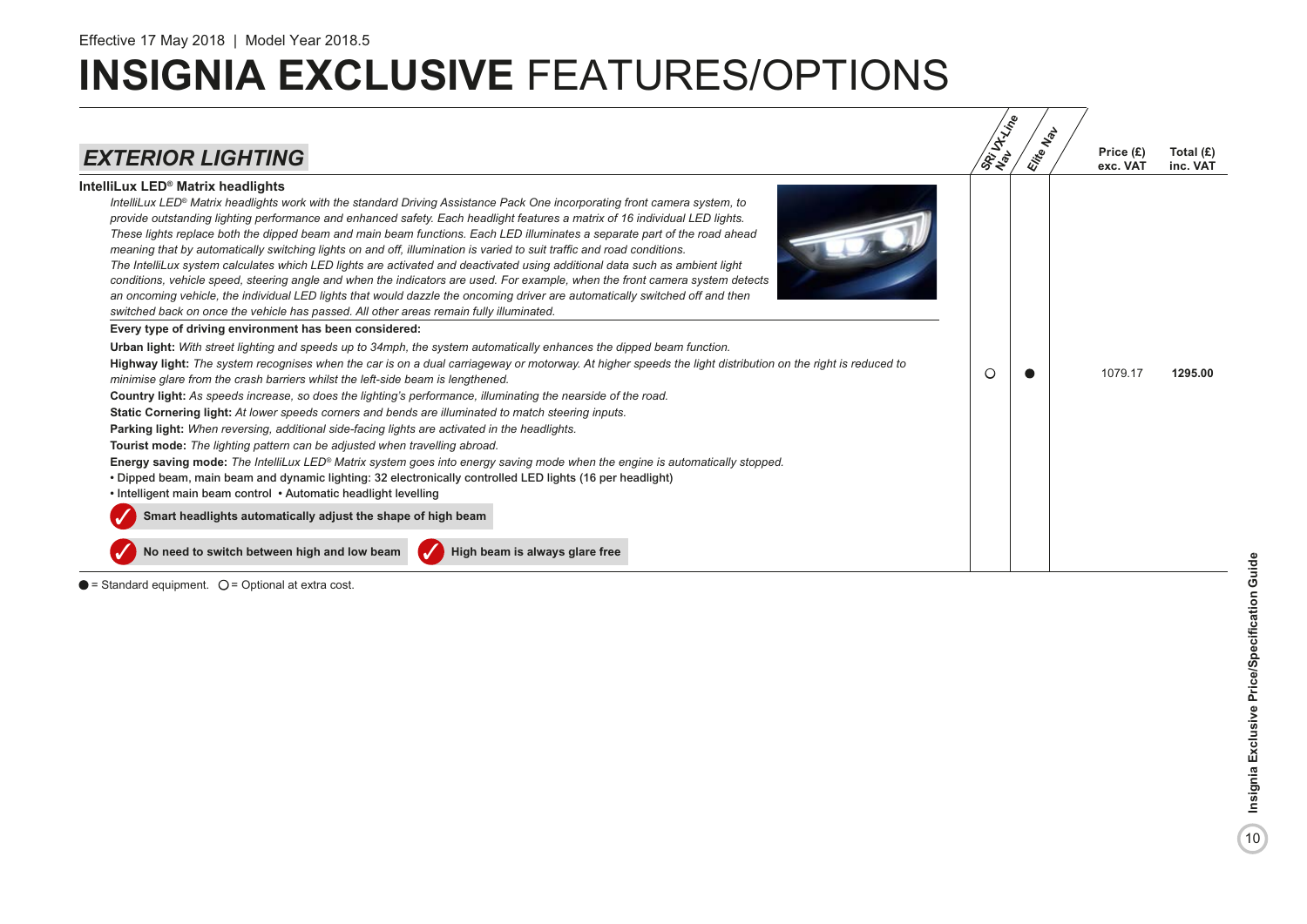| <b>EXTERIOR CONVENIENCE</b>                                                                                                                                                                                                                                  | SRi Utilipe | $\textbf{r}_{\phi}$<br>Eife | Price (£)<br>exc. VAT | Total (£)<br>inc. VAT |
|--------------------------------------------------------------------------------------------------------------------------------------------------------------------------------------------------------------------------------------------------------------|-------------|-----------------------------|-----------------------|-----------------------|
| <b>Windscreen wipers</b><br>• Intermittent rear window wash/wipe (Grand Sport models)                                                                                                                                                                        | N/C         | N/C                         |                       | No-cost option        |
| Door mirrors<br>• Electrically foldable door mirrors with puddle lights - Fitted as part of Driving Assistance Pack Three and Four. Not available separately.                                                                                                | □           | □                           |                       |                       |
| Keyless entry with two transmitter fobs                                                                                                                                                                                                                      | $\circ$     | $\circ$                     | 250.00                | 300.00                |
| Noise-reducing laminated side windows                                                                                                                                                                                                                        | $\circ$     | $\circ$                     | 183.33                | 220.00                |
| <b>Glass sunroof (Grand Sport models)</b><br>• Electrically operated tilt and slide glass sunroof section, located above front seats • Electrically operated sunblind                                                                                        | $\circ$     | $\circ$                     | 587.50                | 705.00                |
| Panoramic glass sunroof (Sports Tourer models)<br>• Electrically operated tilt and slide glass sunroof section, located above front seats<br>• Additional fixed panoramic glass rear sunroof • Electrically operated sunblinds                               | $\circ$     | $\circ$                     | 800.00                | 960.00                |
| <b>Power tailgate (Sports Tourer models)</b><br>• Keyless entry with two transmitter fobs • Under-bumper release sensor • Tailgate close switch<br>Easy load access<br>. Maximum opening height can be set to avoid damage in areas with low ceiling heights | $\circ$     | $\circ$                     | 566.67                | 680.00                |
| <b>Towing Pack</b><br>. Retractable tow bar • Trailer stability programme integrated into ESP system                                                                                                                                                         | O           | $\circ$                     | 570.83                | 685.00                |
| <b>EXTERIOR STYLING</b>                                                                                                                                                                                                                                      |             |                             |                       |                       |
| <b>VXR Styling Pack</b><br>• Sports-style front and rear bumpers • Side sills • Rear spoiler (Grand Sport models)<br>. Visible exhaust tailpipe (excluding Grand Sport 1.5 (165PS) Turbo models)                                                             |             | $\circ$                     | 708.33                | 850.00                |
| Brushed alloy-effect door mirror housings - Unique to Exclusive models.                                                                                                                                                                                      | $\circ$     | $\circ$                     | 83.33                 | 100.00                |
| Carbon fibre-effect door mirror housings - Unique to Exclusive models.                                                                                                                                                                                       | $\circ$     | $\circ$                     | 83.33                 | 100.00                |

 $\bullet$  = Standard equipment.  $\bigcirc$  = Optional at extra cost. N/C = No-cost option.  $\Box$  = Available as part of an extra-cost option pack.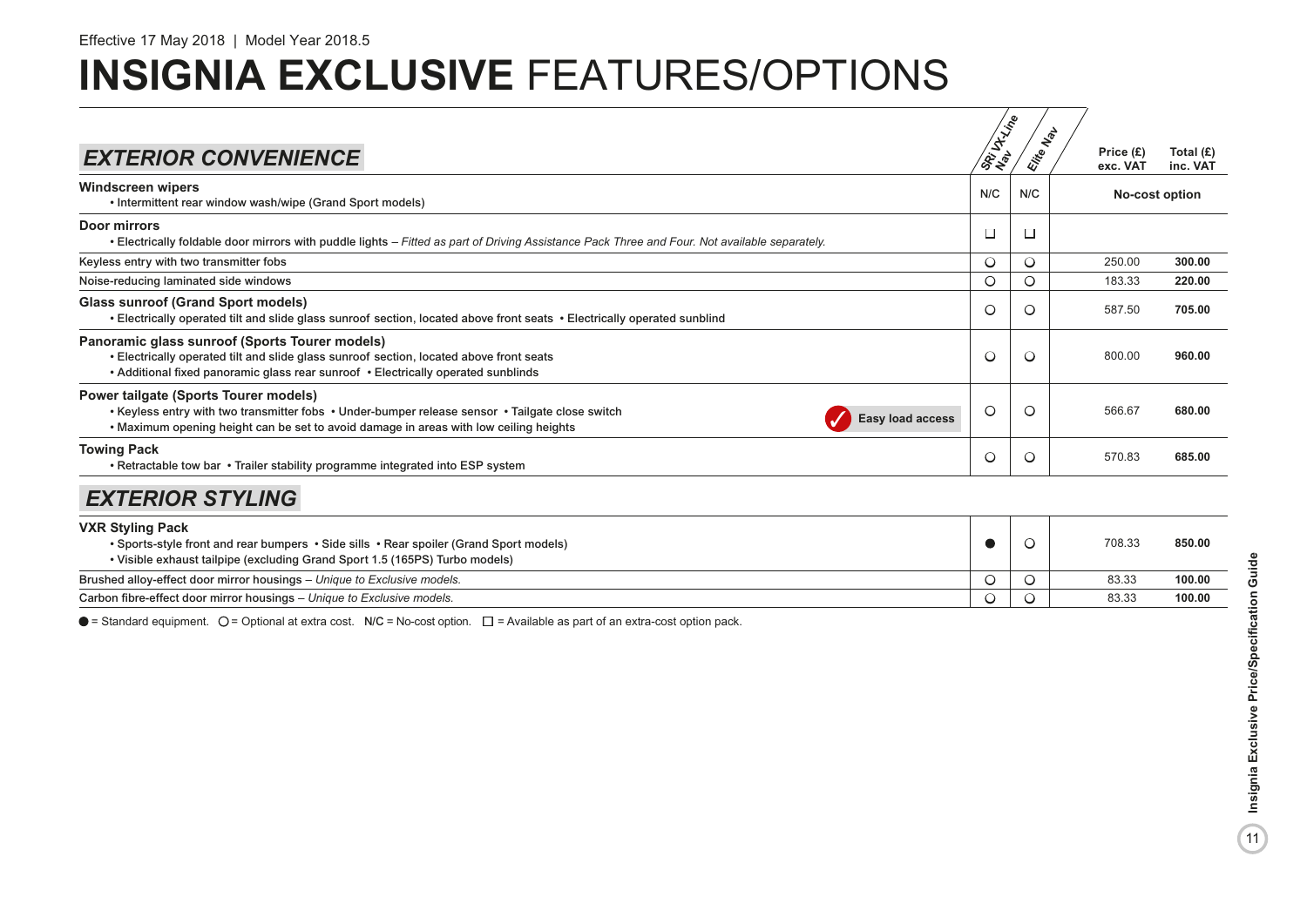# **INSIGNIA EXCLUSIVE FEATURES/OPTIONS**



 $\bullet$  = Standard equipment.  $\bigcirc$  = Optional at extra cost.

The colours reproduced may vary slightly from the actual paint colour. As a result they should be used as a guide only. Your Vauxhall Retailer has a comprehensive display of our paint samples.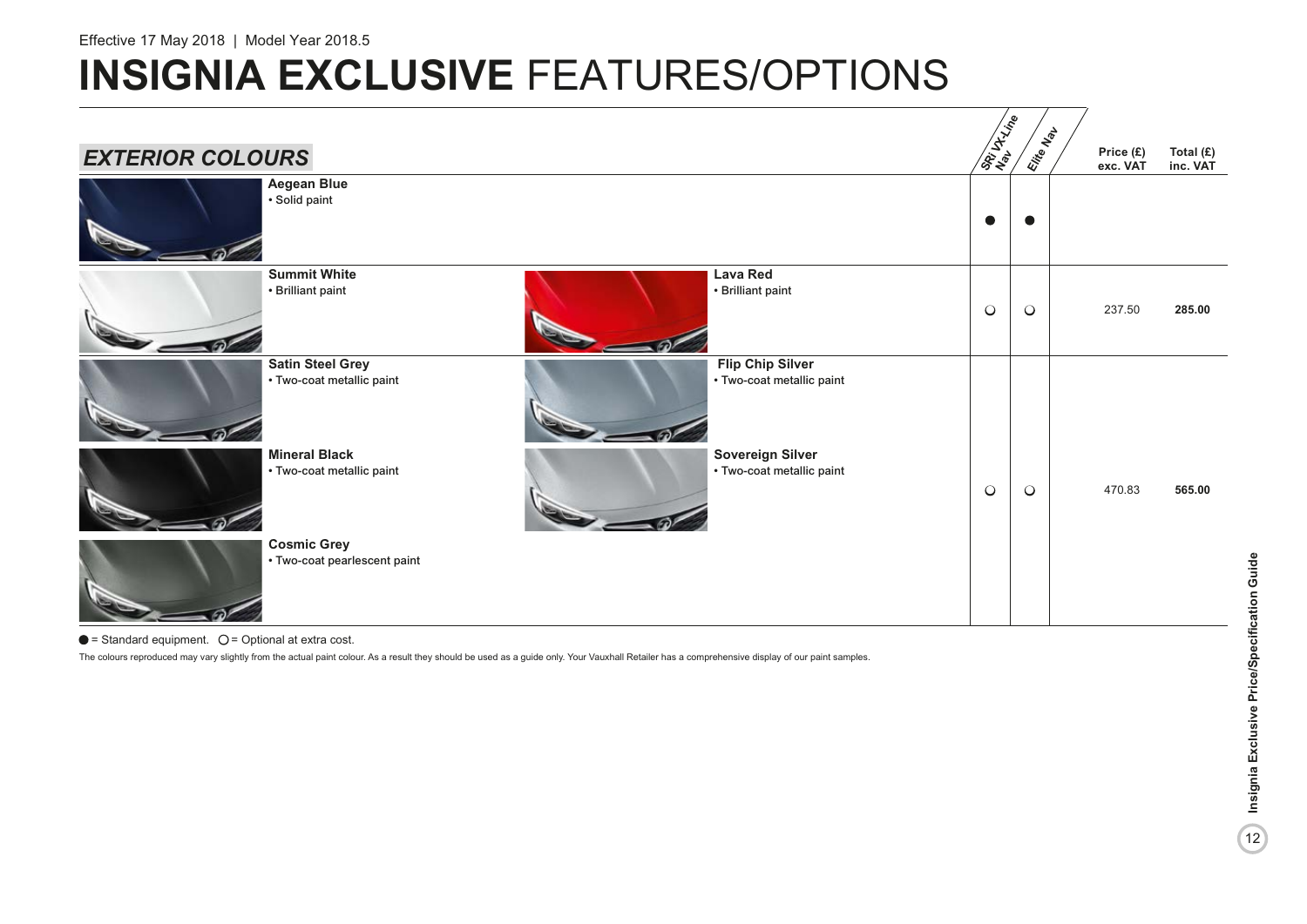| <b>EXTERIOR COLOURS</b>                                                                               | <b>SRI LIVE</b> | $\textbf{r}_{\phi}$<br>Eife | Price $(E)$<br>exc. VAT | Total (£)<br>inc. VAT |
|-------------------------------------------------------------------------------------------------------|-----------------|-----------------------------|-------------------------|-----------------------|
| <b>Emerald Green</b><br><b>Dark Caramel</b><br>• Two-coat premium paint<br>• Two-coat premium paint   | $\circ$         | $\circ$                     | 545.83                  | 655.00                |
| <b>Darkmoon Blue</b><br><b>Rioja Red</b><br>• Two-coat premium paint<br>• Two-coat premium paint<br>r |                 |                             |                         |                       |
| <b>Abalone White</b><br>• Tri-coat premium paint                                                      | $\circ$         | $\circ$                     | 604.17                  | 725.00                |

#### $\bullet$  = Standard equipment.  $\bigcirc$  = Optional at extra cost.

The colours reproduced may vary slightly from the actual paint colour. As a result they should be used as a guide only. Your Vauxhall Retailer has a comprehensive display of our paint samples.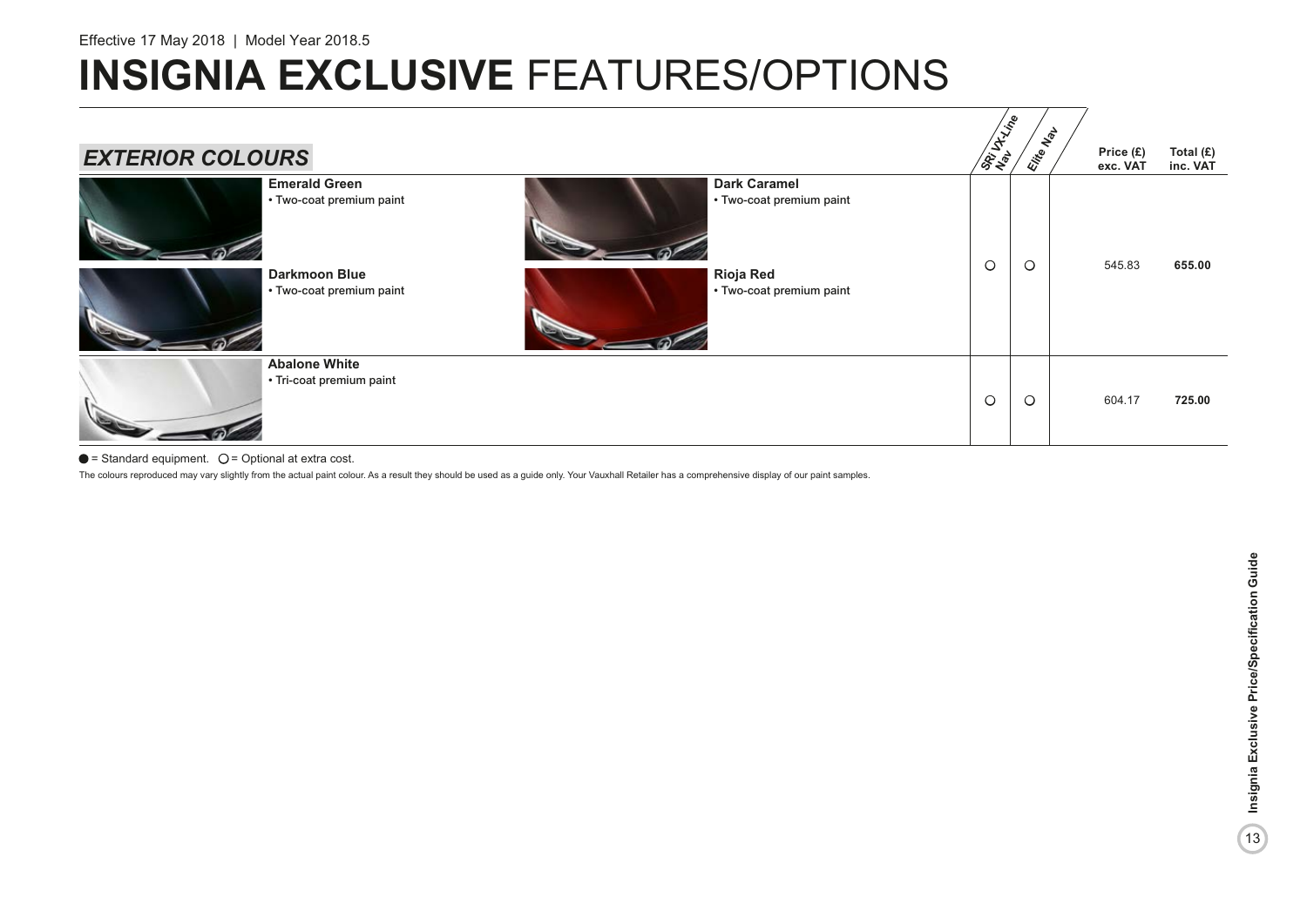# **INSIGNIA EXCLUSIVE FEATURES/OPTIONS**



 $Q$  = Optional at extra cost.

The colours reproduced may vary slightly from the actual paint colour. As a result they should be used as a guide only. Your Vauxhall Retailer has a comprehensive display of our paint samples.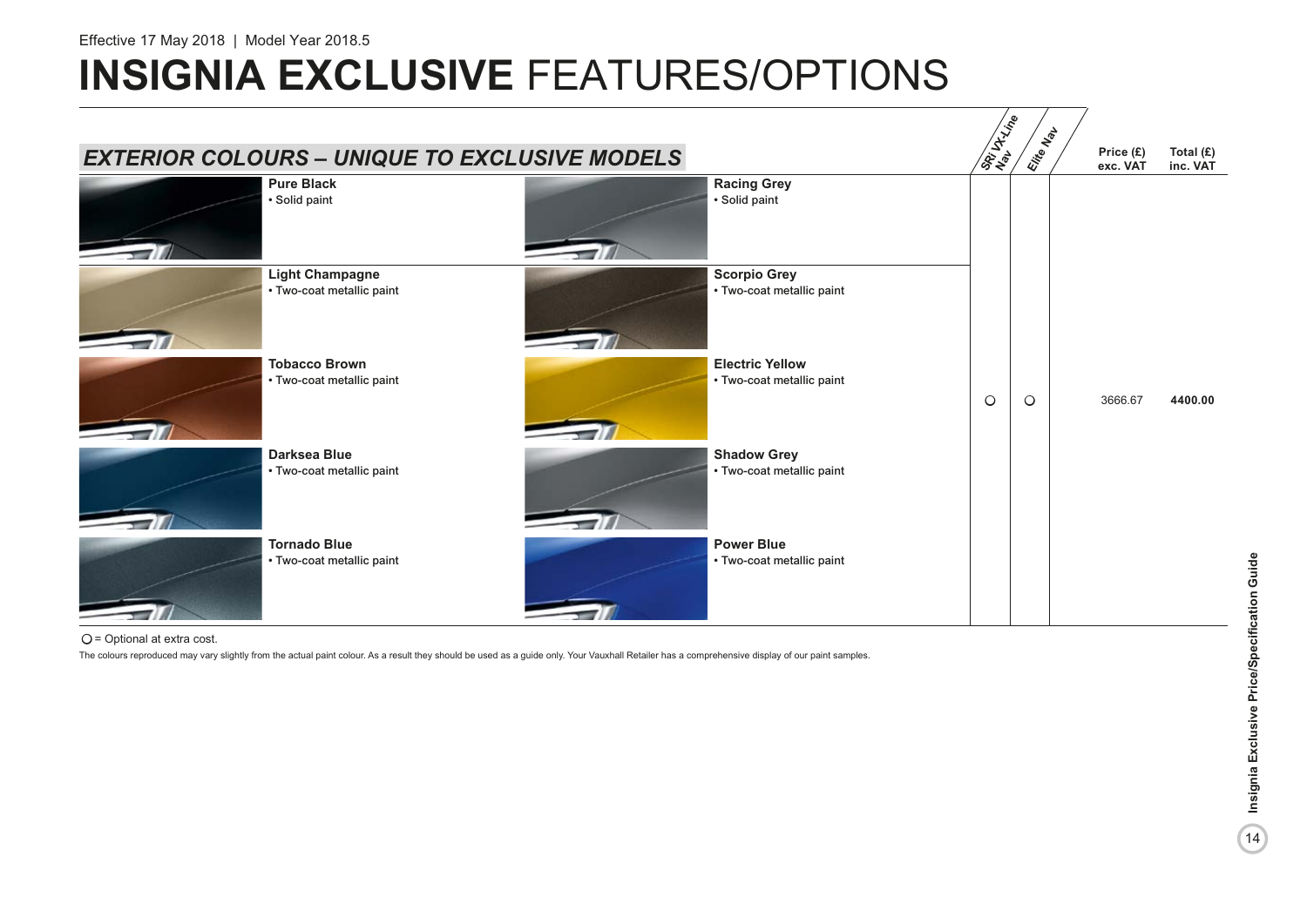# **INSIGNIA EXCLUSIVE FEATURES/OPTIONS**

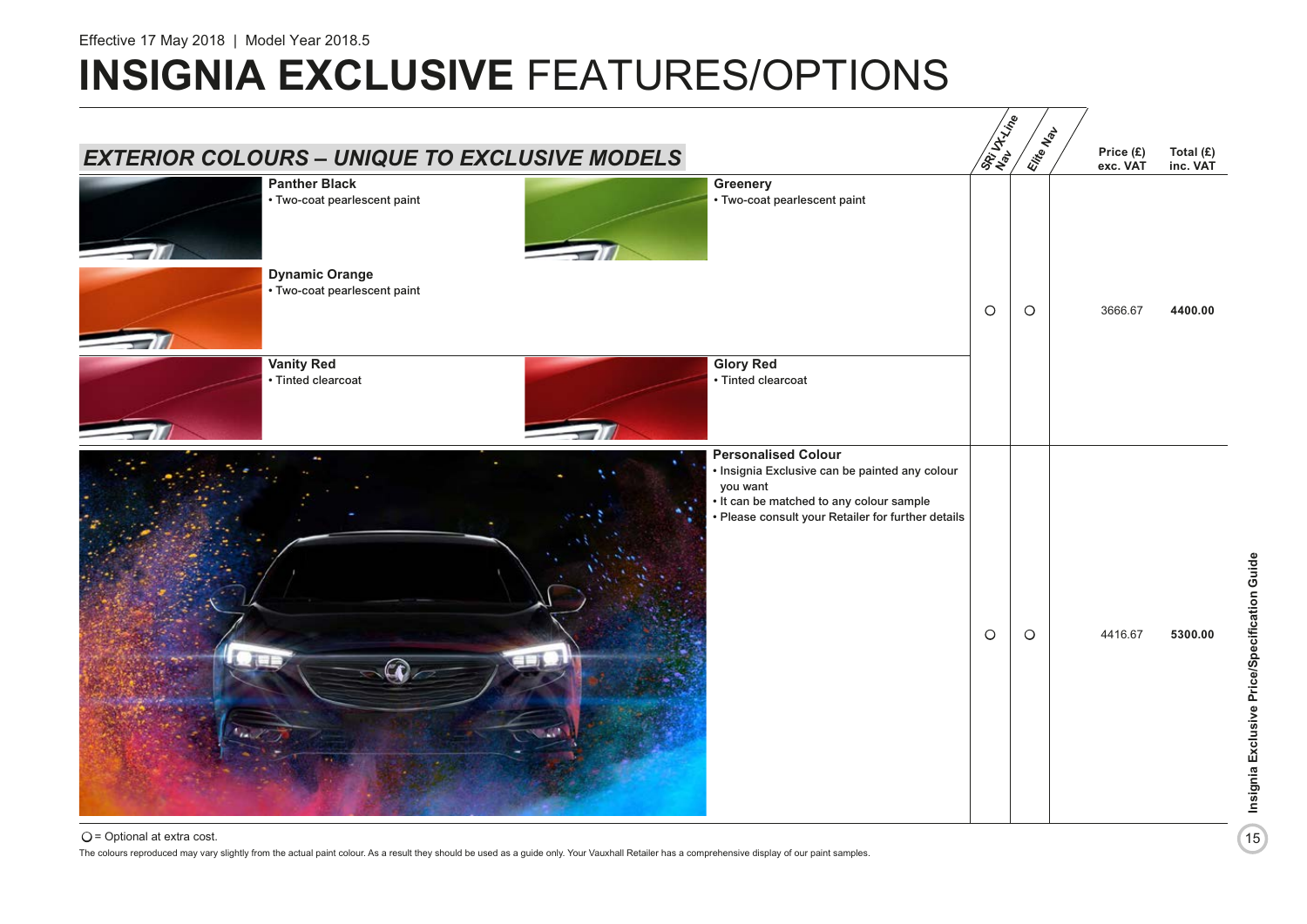# **INSIGNIA EXCLUSIVE FEATURES/OPTIONS**

|                                                                                                                                                        | SREVELING | Hal     |                       |                         |
|--------------------------------------------------------------------------------------------------------------------------------------------------------|-----------|---------|-----------------------|-------------------------|
| <b>WHEELS AND TYRES</b>                                                                                                                                |           | Elite   | Price (£)<br>exc. VAT | Total $(E)$<br>inc. VAT |
| Steel emergency spare wheel offer (16-inch / 17-inch) - not available with Bose® premium sound system.                                                 |           |         |                       |                         |
| 1.5 (165PS) Turbo (Grand Sport 16-inch / Sports Tourer 17-inch)                                                                                        | $\circ$   | $\circ$ | 91.67                 | 110.00                  |
| 2.0 (170PS) Turbo D Bluelnjection manual / auto (Grand Sport / Sports Tourer 17-inch)                                                                  | $\circ$   | $\circ$ |                       |                         |
| 18-inch diamond-cut alloy wheels - secondary colour High Gloss Black<br>• 245/45 R 18 tyres<br>• Emergency tyre inflation kit (in lieu of spare wheel) |           |         |                       |                         |
| 18-inch diamond-cut alloy wheels - secondary colour Technical Grey<br>• 245/45 R 18 tyres<br>· Emergency tyre inflation kit (in lieu of spare wheel)   | $\circ$   | $\circ$ | 83.33                 | 100.00                  |
| 18-inch diamond-cut alloy wheels - secondary colour Sterling Silver<br>• 235/50 R 18 tyres<br>Emergency tyre inflation kit (in lieu of spare wheel)    | $\circ$   | $\circ$ | 83.33                 | 100.00                  |
| 18-inch High Gloss Black five-spoke alloy wheels<br>• 245/45 R 18 tyres<br>Emergency tyre inflation kit (in lieu of spare wheel)                       | $\circ$   | $\circ$ | 166.67                | 200.00                  |

 $\bullet$  = Standard equipment.  $\bigcirc$  = Optional at extra cost.

 $\frac{1}{2}$  Insignia Exclusive Price/Specification Guide 16**Insignia Exclusive Price/Specification Guide**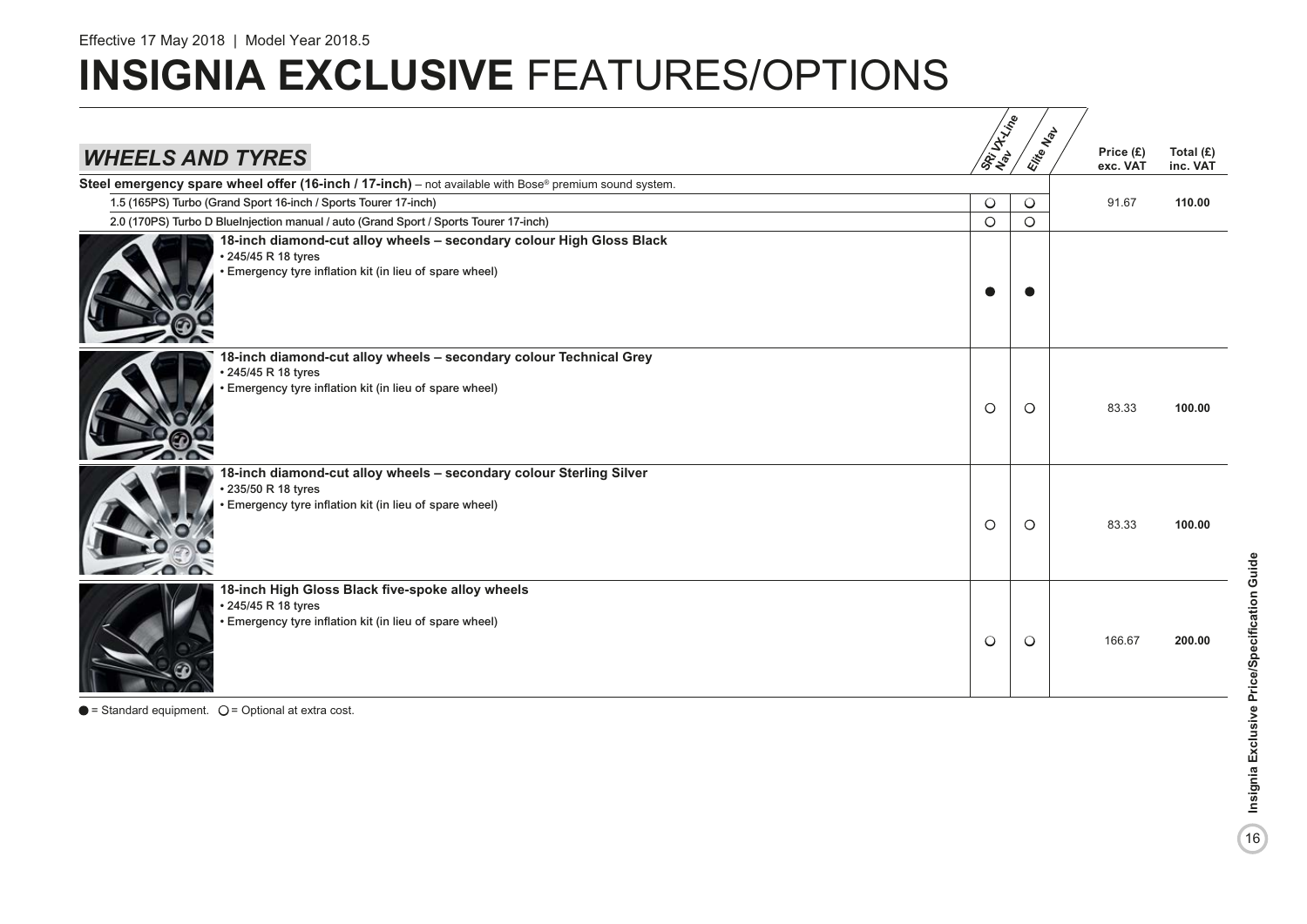# **INSIGNIA EXCLUSIVE FEATURES/OPTIONS**

|                                                                                                                                                                                                      | <b>SRI LIVING</b> | $z^{\phi}$ |                       |                         |
|------------------------------------------------------------------------------------------------------------------------------------------------------------------------------------------------------|-------------------|------------|-----------------------|-------------------------|
| <b>WHEELS AND TYRES</b>                                                                                                                                                                              |                   | Elite      | Price (£)<br>exc. VAT | Total $(E)$<br>inc. VAT |
| 20-inch diamond-cut alloy wheels- secondary colour High Gloss Black<br>• 245/35 R 20 tyres<br>• Emergency tyre inflation kit (in lieu of spare wheel)<br>• Not available on 1.5 (165PS) Turbo models | $\circ$           | $\circ$    | 733.33                | 880.00                  |
| 20-inch diamond-cut alloy wheels - secondary colour Technical Grey<br>• 245/35 R 20 tyres<br>• Emergency tyre inflation kit (in lieu of spare wheel)<br>• Not available on 1.5 (165PS) Turbo models  | $\circ$           | $\circ$    | 733.33                | 880.00                  |

 $\bullet$  = Standard equipment.  $\bigcirc$  = Optional at extra cost.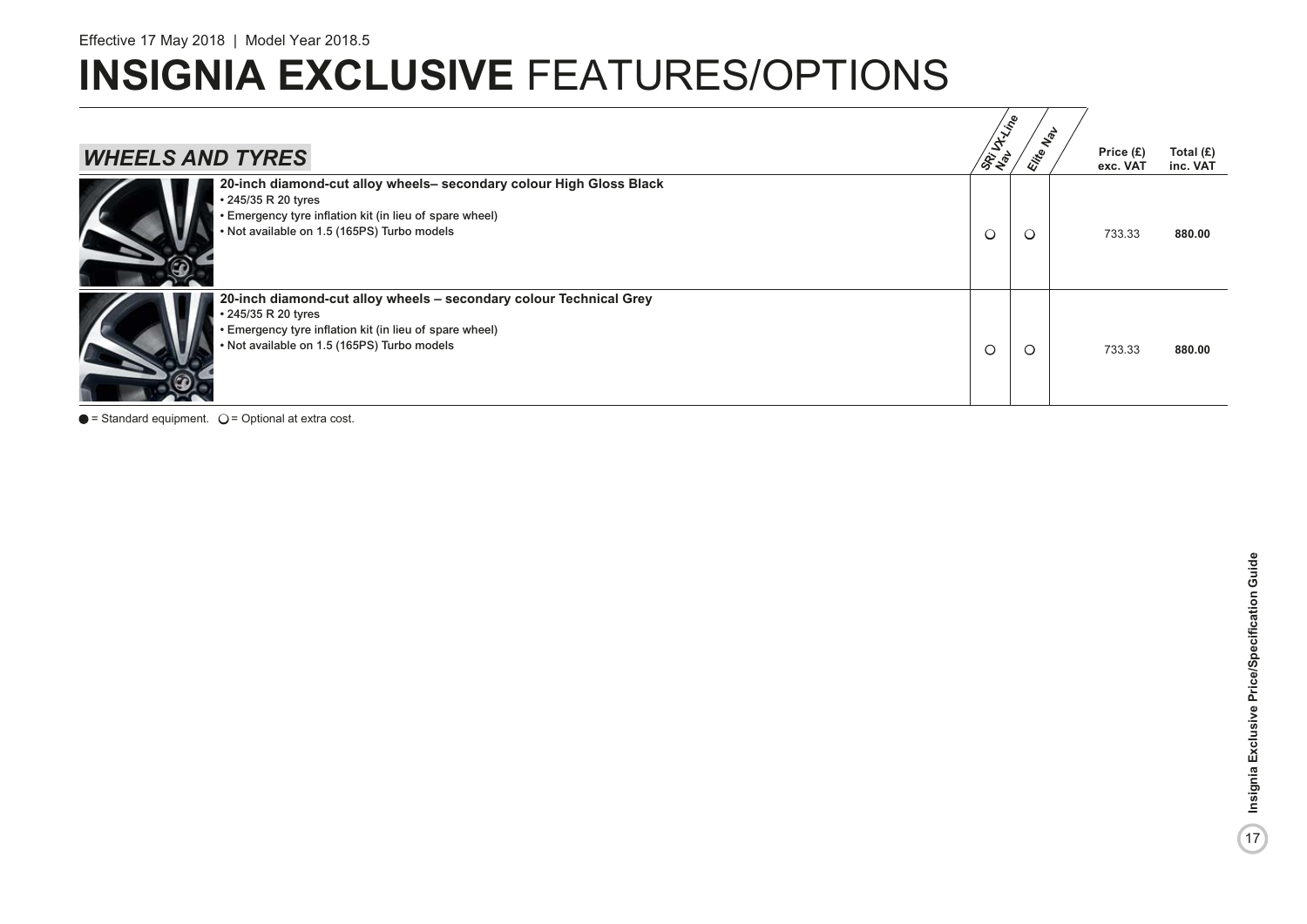# **INSIGNIA EXCLUSIVE**

# *GRAND SPORT PERFORMANCE, FUEL ECONOMY AND EMISSIONS*

|                     |                           | Performance<br>(manufacturer's figures) |                                     | Fuel economy<br>mpg (litres/100km) $#$ |                            |                           |                                          |                    |                                                 | <b>Benefit in kind</b><br>company car    |
|---------------------|---------------------------|-----------------------------------------|-------------------------------------|----------------------------------------|----------------------------|---------------------------|------------------------------------------|--------------------|-------------------------------------------------|------------------------------------------|
|                     | Wheel<br>size<br>(inches) | Maximum<br>speed<br>(mph)               | Acceleration<br>$0-60$ mph<br>(sec) | Urban<br>driving                       | Extra-<br>urban<br>driving | <b>Combined</b><br>figure | CO <sub>2</sub><br>emissions<br>$g$ /km# | First year<br>rate | Vehicle Excise Duty*<br><b>Standard</b><br>rate | taxation rates<br>$-2018/19$<br>tax year |
| Manual              |                           |                                         |                                     |                                        |                            |                           |                                          |                    |                                                 |                                          |
| 1.5 (165PS) Turbo   | 17/18                     | 138                                     | 8.4                                 | 38.7(7.3)                              | 54.3(5.2)                  | 47.1(6.0)                 | 136                                      | £205               | £140                                            | 28%                                      |
| 2.0 (170PS) Turbo D | 18//20                    | 140                                     | 8.2                                 | 40.9(6.9)                              | 61.4 (4.6)                 | 51.4(5.5)                 | 144                                      | £515               | £140                                            | 33%                                      |
| <b>Automatic</b>    |                           |                                         |                                     |                                        |                            |                           |                                          |                    |                                                 |                                          |
| 2.0 (170PS) Turbo D | 18/20                     | 139                                     | 8.4                                 | 39.8(7.1)                              | 60.1(4.7)                  | 50.4(5.6)                 | 147                                      | £515               | £140                                            | 34%                                      |

# *SPORTS TOURER PERFORMANCE, FUEL ECONOMY AND EMISSIONS*

|                     |                           | Performance<br>(manufacturer's figures) |                                     | Fuel economy<br>mpg (litres/100km) $#$ |                            |                           |                                                   |                    |                                          | <b>Benefit in kind</b><br>company car    |
|---------------------|---------------------------|-----------------------------------------|-------------------------------------|----------------------------------------|----------------------------|---------------------------|---------------------------------------------------|--------------------|------------------------------------------|------------------------------------------|
|                     | Wheel<br>size<br>(inches) | Maximum<br>speed<br>(mph)               | Acceleration<br>$0-60$ mph<br>(sec) | Urban<br>driving                       | Extra-<br>urban<br>driving | <b>Combined</b><br>figure | CO <sub>2</sub><br>emissions<br>g/km <sup>#</sup> | First year<br>rate | Vehicle Excise Duty*<br>Standard<br>rate | taxation rates<br>$-2018/19$<br>tax year |
| Manual              |                           |                                         |                                     |                                        |                            |                           |                                                   |                    |                                          |                                          |
| 1.5 (165PS) Turbo   | 18                        | 135                                     | 8.6                                 | 37.2(7.6)                              | 54.3(5.2)                  | 46.3(6.1)                 | 139                                               | £205               | £140                                     | 28%                                      |
| 2.0 (170PS) Turbo D | 18/20                     | 139                                     | 8.4                                 | 38.7(7.3)                              | 60.1 (4.7)                 | 50.4(5.6)                 | 148                                               | £515               | £140                                     | 34%                                      |
| <b>Automatic</b>    |                           |                                         |                                     |                                        |                            |                           |                                                   |                    |                                          |                                          |
| 2.0 (170PS) Turbo D | 18/20                     | 137                                     | 8.6                                 | 39.2(7.2)                              | 57.7 (4.9)                 | 49.6 (5.7)                | 150                                               | £515               | £140                                     | 35%                                      |

\* = Correct at time of publication.

# = Fuel consumption information is official government environmental data, tested in accordance with the relevant EU directive. Official EU-regulated test data is provided for comparison purposes and actual performance will depend on driving style, road conditions and other non-technical factors.

# *INSURANCE GROUPS*

|                                        | <b>SRi VX-Line Nav Exclusive</b><br><b>Black/Chrome</b> | <b>Elite Nav Exclusive</b><br><b>Black/Chrome</b> |
|----------------------------------------|---------------------------------------------------------|---------------------------------------------------|
| 1.5 (165PS) Turbo                      | 18F                                                     | 20E                                               |
| 2.0 (170PS) Turbo D BlueInjection      | 22F                                                     | 24F                                               |
| 2.0 (170PS) Turbo D auto BlueInjection | 22F                                                     | 24F                                               |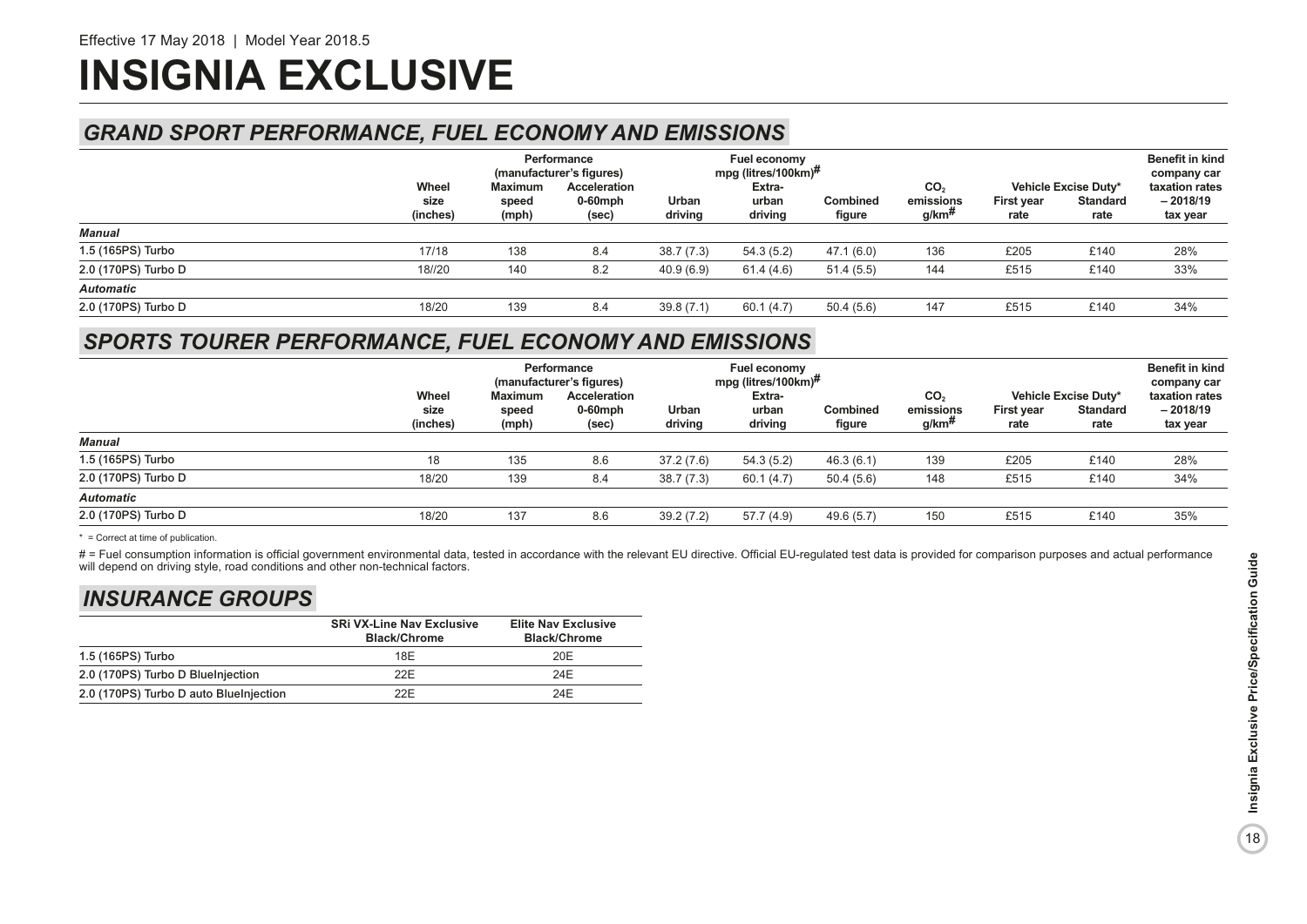Unless otherwise stated, all offers described are available on orders or registrations between 3 April 2018 – 2 July 2018. Offer prices quoted are correct at the time of publication (April 2018). Prices are subject to change. In line with Vauxhall's policy of price transparency, the offer price shown is an on-the-road price including VAT, number plates and delivery to Retailer of £700.00 (including £116.67 VAT), 12 months' Government Vehicle Excise Duty (variable depending upon model) and the DVLA's new vehicle first registration fee of £55.00. Excludes fuel and insurance. Offers may not apply to Retailer stocks and are subject to availability. Restrictions may apply. Contact your Retailer for details. Vauxhall Motors Limited reserves the right to change, amend or withdraw these offers at any point in time.

### **2 YEAR 0% APR PCP**

Offer subject to availability, on selected models at participating Retailers only. Personal Contract Purchase. Finance subject to status, Ts&Cs apply. Applicants must be 18+. Finance by Vauxhall Finance, CF15 7YT. 25 month term. Monthly payment has been calculated using a price which includes Vauxhall and/or Retailer contribution where applicable. At the end of the agreement there are three options: i) Retain: Pay the optional final payment to own the vehicle, ii) Return the vehicle, or iii) Replace: Part Exchange the vehicle where equity is available. Offer applies to private individuals, Vauxhall Partners and small businesses 1-24 units. Orders or registrations from 3 April 2018 to 2 July 2018.

### **FLEXIBLE PCP**

Offer subject to availability at participating Retailers only. Personal Contract Purchase. Finance subject to status. Terms and Conditions apply. Applicants must be 18+. Finance by Vauxhall Finance, CF15 7YT. 24-48 month term available. Vauxhall deposit contribution only available when vehicle financed through Vauxhall Finance. At the end of the agreement there are three options: i) Pay the optional final payment to own the vehicle, ii) Return the vehicle, or iii) Replace: Part Exchange the vehicle, where equity is available. UK-supplied vehicles only. Offer applies to private individuals, Vauxhall Partners and small businesses 1-24 units (purchase only excluding B2B supported units). Offer not available in conjunction with Personal Contract Hire, 0% Flexible Finance or a deposit contribution.

### **PERSONAL CONTRACT HIRE**

Personal contract hire offer on vehicles ordered by 2 July 2018 subject to availability and status. Age 18+ only. Figures based on a non-maintenance contract hire package. Excess miles over contracted mileage of 24,000 over 36 months charged at a maximum of 14 pence per mile. Excess charges also apply if you breach manufacturer servicing or maintenance guidelines or if the car exceeds BVRLA Fair Wear & Tear guidelines for its age/ mileage when it is returned to Vauxhall Leasing. Package includes Road Fund Licence and Vauxhall Assistance. Guarantee/indemnity may be required. Prices and details are subject to change without notice. For full specification and Ts&Cs contact your local Retailer. You will not own the car. ALD Automotive Ltd., trading as Vauxhall Leasing, BS16 7LB. Authorised and regulated by the Financial Conduct Authority. Offer not available in conjunction with 0% Flexible Finance, Flexible PCP or a deposit contribution.

**Please note not all offers apply to all models.**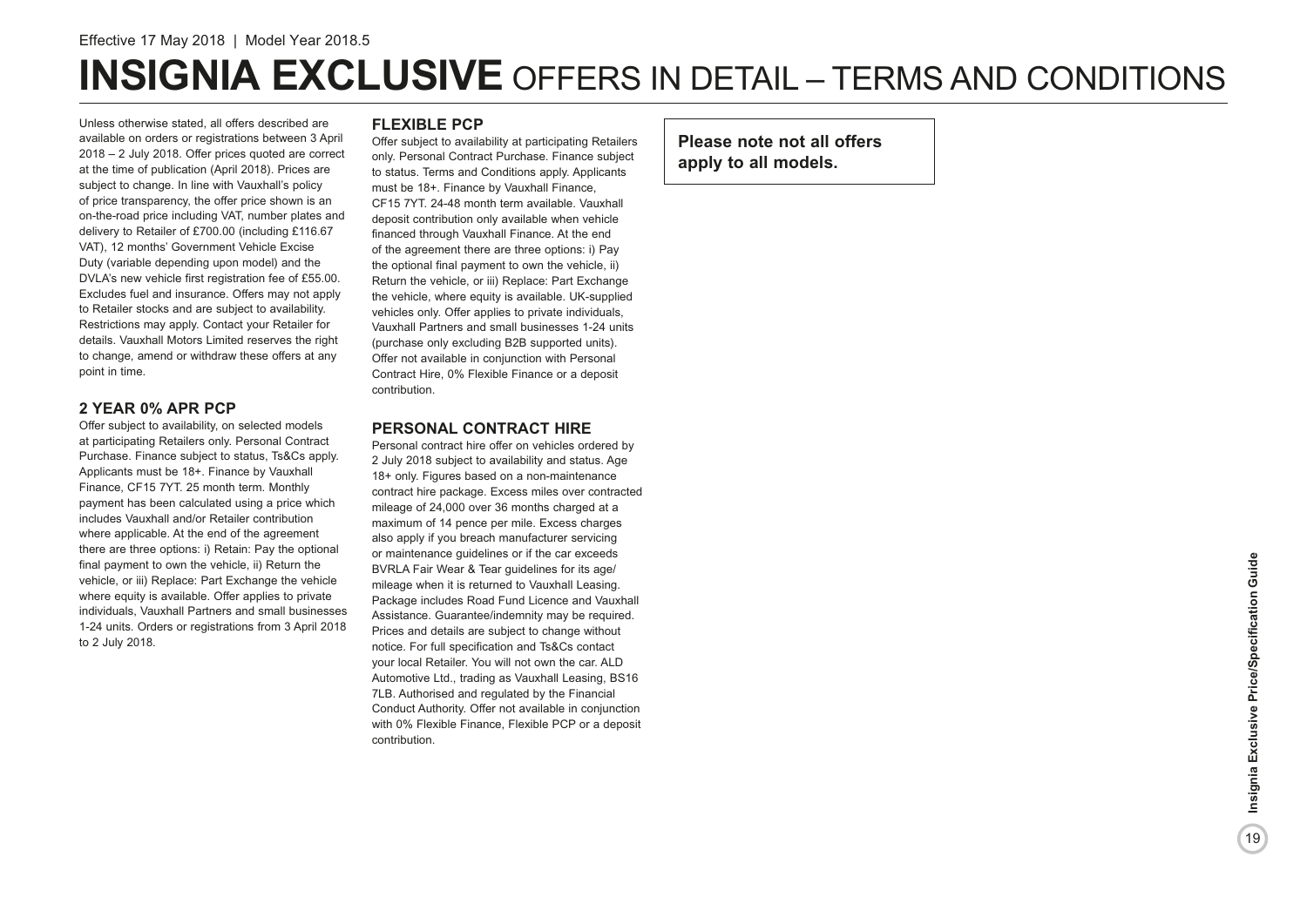# **INSIGNIA EXCLUSIVE** ADDITIONAL INFORMATION

### **ON-THE-ROAD PRICES**

To eliminate uncertainty about hidden costs when buying a new car, Vauxhall publishes on-the-road recommended retail prices (RRP) and these are shown in the pricing tables within this price guide. These prices include VAT, number plates and delivery to Retailer of £700.00 (including £116.67 VAT), 12 months' Government Vehicle Excise Duty (see opposite for details) and the DVLA new vehicle first registration fee of £55.00\*.

**Please note:** The on-the-road recommended retail price (RRP) does not include fuel supplied by the Retailer, motor insurance or any other goods or services supplied by agreement between the Retailer and the customer.

## **PRICE PROTECTION**

Order a new Vauxhall for build in the current model year (as confirmed by your Retailer) for delivery no more than three months in advance and the price you are quoted is the price you pay. This is irrespective of any subsequent price rises between placing your order and delivery of your new car, but you must take delivery as soon as the car is available. Vauxhall Motors Limited is not liable for price adjustments caused by Government changes in the rate of VAT (currently 20%), Vehicle Excise Duty, DVLA new vehicle first registration fee or by any other applicable legislation or regulations.

### **VAUXHALL LEASING**

As Vauxhall's own contract hire and fleet management operation, Vauxhall Leasing provides a one-stop-shop for competitive car and van leasing solutions – for business users and private individuals. Working with the Vauxhall Retailer network, we combine the support of a national contract with the convenience of a local contact.

For further information, please see your local Vauxhall Retailer or call us on **0117 908 6433.** Alternatively, you can visit our website at **www.vauxhall-leasing.co.uk**

## **IN THE EVENT OF AN ACCIDENT...**

Vauxhall Accident Management helps keep you mobile following an accident. Benefits include vehicle recovery, Vauxhall-approved repairs and contacting your insurer. For more details, visit **vauxhall.co.uk/AccidentManagement**

### **VEHICLE EXCISE DUTY**

The amount of Vehicle Excise Duty (road fund licence) payable on new cars varies depending on the level of carbon dioxide  $(CO<sub>2</sub>)$  emissions produced by the vehicle.  $CO<sub>2</sub>$  emissions are measured in grammes (g) per kilometre (km) travelled and divided into 13 charging bands shown in the table below.

A 'first year rate' of Vehicle Excise Duty is payable on all new cars and in subsequent years the amount payable reverts to the 'standard rate'. From 1 April 2017 the breakpoints for each of these bands have been revised. Also, for vehicles with a list price over £40,000, including factory-fitted options, an additional £310 is payable for the first five years of standard rate payments.

### **VEHICLE EXCISE DUTY\***

|               | CO <sub>2</sub> emissions | First year rate |                     | <b>Standard rate</b> |  |  |
|---------------|---------------------------|-----------------|---------------------|----------------------|--|--|
|               |                           | Non-diesel**    | Diesel <sup>t</sup> |                      |  |  |
| <b>Band A</b> | 0q/km                     | £0.00           | £0.00               | £0.00                |  |  |
| <b>Band B</b> | $1-50q/km$                | £10.00          | £25.00              | £140.00              |  |  |
| <b>Band C</b> | $51 - 75q/km$             | £25.00          | £105.00             | £140.00              |  |  |
| <b>Band D</b> | 76 - 90a/km               | £105.00         | £125.00             | £140.00              |  |  |
| <b>Band E</b> | $91 - 100q/km$            | £125.00         | £145.00             | £140.00              |  |  |
| <b>Band F</b> | $101 - 110q/km$           | £145.00         | £165.00             | £140.00              |  |  |
| <b>Band G</b> | $111 - 130q/km$           | £165.00         | £205.00             | £140.00              |  |  |
| <b>Band H</b> | $131 - 150a/km$           | £205.00         | £515.00             | £140.00              |  |  |
| <b>Band I</b> | $151 - 170a/km$           | £515.00         | £830.00             | £140.00              |  |  |
| <b>Band J</b> | $171 - 190q/km$           | £830.00         | £1.240.00           | £140.00              |  |  |
| <b>Band K</b> | $191 - 225$ g/km          | £1,240.00       | £1.760.00           | £140.00              |  |  |
| <b>Band L</b> | $226 - 255q/km$           | £1,760.00       | £2,070.00           | £140.00              |  |  |
| <b>Band M</b> | over 255q/km              | £2.070.00       | £2.070.00           | £140.00              |  |  |

\* = Correct at time of issue. \*\* = Also applies to diesel vehicles that meet the Real Driving Emissions Step 2 (RDE2). † = Applies to vehicles that do not meet the Real Driving Emissions Step 2 (RDE2).